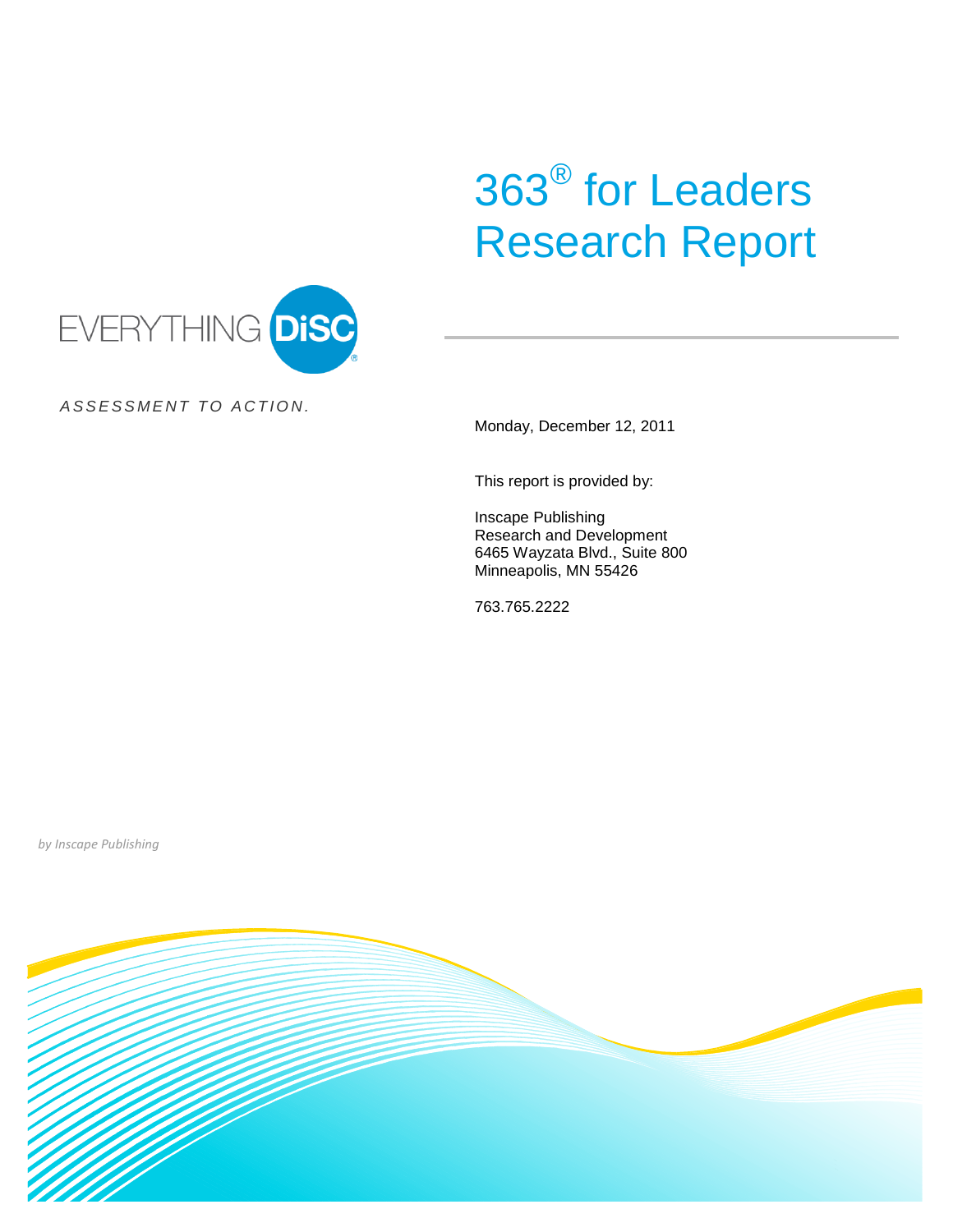# **Introduction**

*Everything DiSC 363® for Leaders* is a multi-rater assessment and profile that is designed to give participants feedback on their leadership performance. The figure below shows the Everything DiSC® Leadership model that is the foundation for *Everything DiSC 363 for Leaders.*



**Figure 1. The Everything DiSC Leadership Model**

The words around the circle represent eight leadership approaches. In the theoretical model, each approach is most correlated with adjacent approaches and least correlated with opposite approaches. Three leadership practices are assigned to each approach for a total of 24 practices, and these can be seen inside the circle. Again, these practices are theoretically most correlated with practices within the same approach, then most highly correlated with adjacent practices. Practices that sit opposite each other on the model are least correlated.

# **Completing the Assessment**

An *Everything DiSC 363 for Leaders* report can only be generated if an assessment is completed by a leader and at least one rater. Although there is some overlap in the assessment experience for both of these participants, they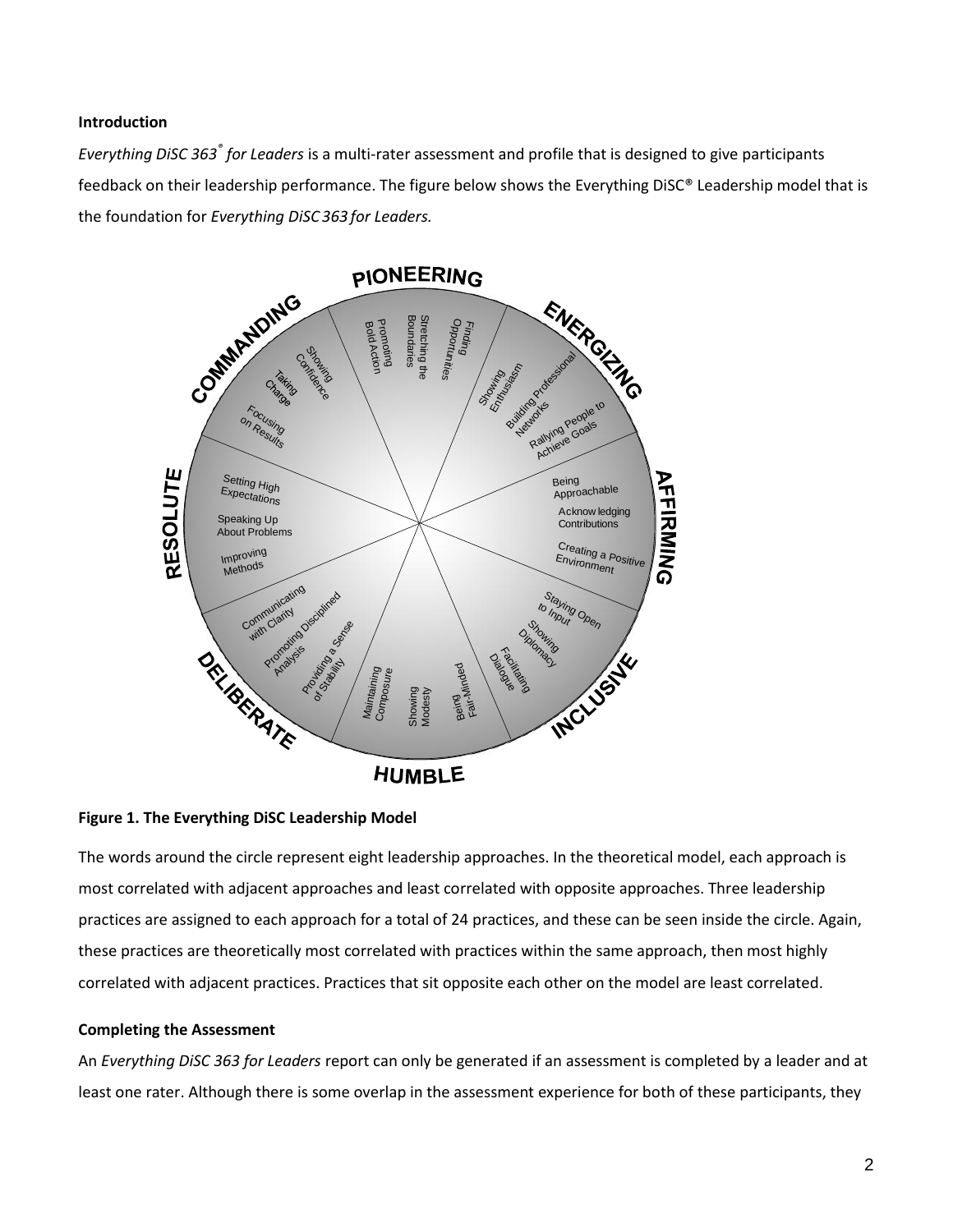#### are different.

## *The Leader Assessment Experience*

- 1) Leaders complete an Everything DiSC® personality assessment, which consists of 79 adjectives (e.g., quiet, forceful). Leaders rate how often each adjective describes them on a scale from 1 (never or almost never) to 5 (always or almost always). Results from this portion of the assessment are not directly communicated to leaders in the profile but are reflected in their narrative feedback. Information on the validation of this assessment is included in the Everything DiSC Application Library Research Report.
- 2) Leaders are presented with 72 leadership behavior statements (e.g., "I propose new directions for the group"). For each statement, they are asked to rate how often they demonstrate that behavior from 1 (never or almost never) to 7 (always or almost always). Results from this portion of the assessment are used to calculate self-assessed performance scores on each of the eight approaches and 24 practices. The rater also responds to these same statements.

#### *The Rater Assessment Experience*

- 1) Raters are presented with 72 leadership behavior statements with regard to the leader (e.g., "She proposes new directions for the group"). For each statement, they are asked to rate how often the leader demonstrates that behavior from 1 (never or almost never) to 7 (always or almost always). Results from this portion of the assessment are used to calculate rater-assessed performance scores on each of the eight approaches and 24 practices. Because the leader also responds to these same statements, it is possible to show comparisons between self-assessed and rater-assessed performance scores. This assessment is the main focus of this research report, and we will refer to it as the 363 for Leaders assessment.
- 2) Raters are presented with 24 leadership behaviors (corresponding to the 24 leadership practices) and asked if they would like to see the leader demonstrate these behaviors more often (e.g., "Do you think she needs to be more active about finding new opportunities for the group?"). Raters may respond "Yes, a lot more," "Yes, a little more," or "No." After responding to each statement, participants are given the option to select prewritten comments to give to the leader. Results from this portion of the assessment are presented to the leader throughout his or her report. More specifically, the leader can see the comments chosen by the raters, and the three behaviors that are requested most often are suggested as areas for development. Because this section is a straightforward survey and does not involve the development of scales, it is not the focus of this validation report.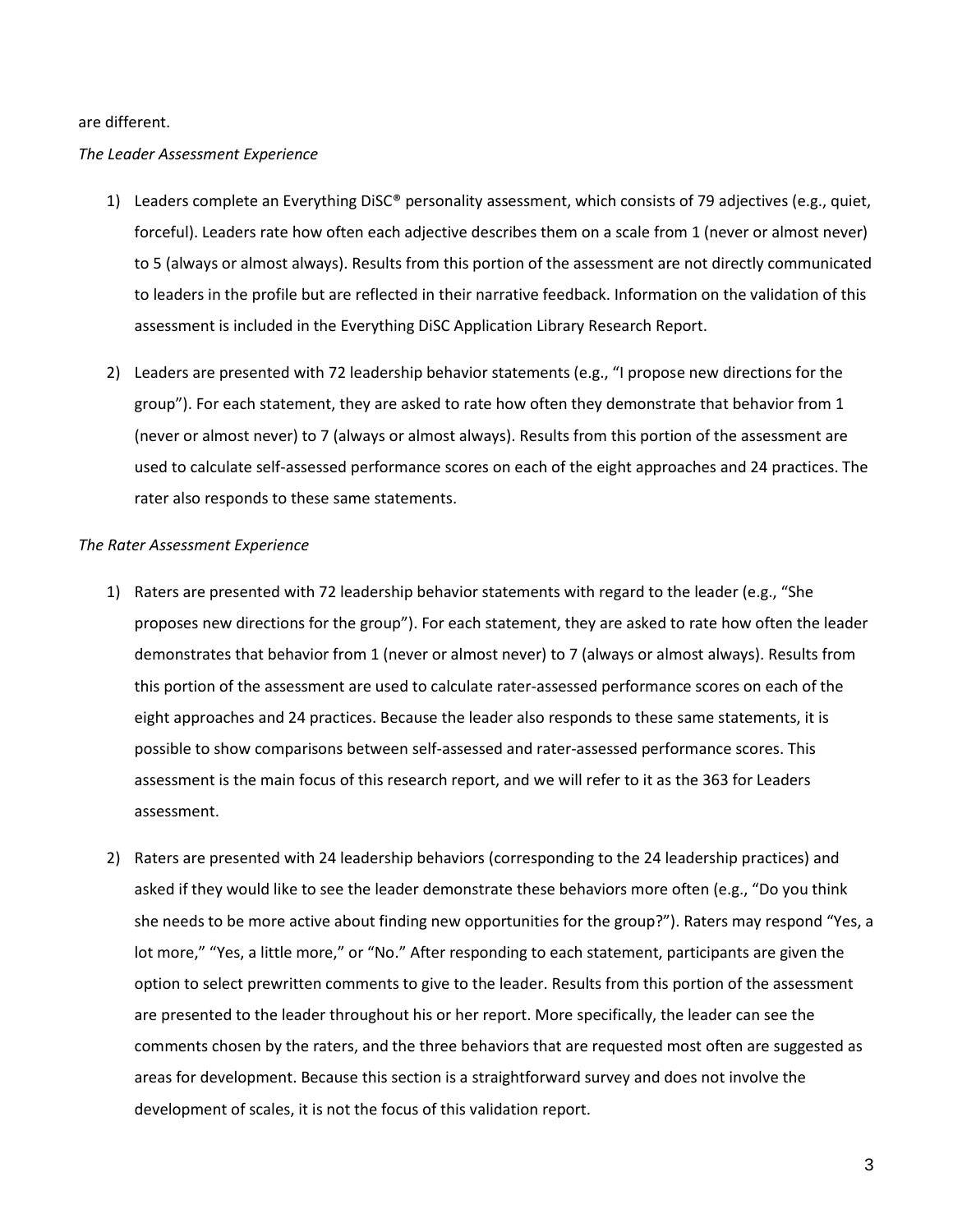#### **Development of the 363 for Leaders Assessment**

#### *Alpha Phase*

In the first development phase, a content analysis of contemporary leadership literature was conducted to identify leadership constructs that are relevant to the DiSC® model. Data on these concepts were then gathered by asking participants who had just completed an online personality assessment to volunteer for research on a leadership project. Participants were asked questions about their own leadership performance, as well as the performance of leaders in their previous or current organizations. These data were used to identify and build initial approach and practice scales, as well as to understand the psychometric relationships among these leadership constructs. More than 26,000 participants were included in this stage of the research.

# *Beta Phase 1 (Exploratory)*

In the first beta phase, an initial 363 for Leaders assessment was constructed for both leaders and raters. Leaders from a wide range of industries completed their portion of the assessment. Raters for each leader were selected by either the leader's manager or an HR professional within the organization. After these data were collected, they were analyzed. Based on this analysis, the Everything DiSC® Leadership model and scales were refined.

## *Beta Phase 2 (Confirmatory)*

In the second beta phase, the refined assessment was again completed by leaders and raters from a wide range of industries. Raters for each leader were selected by either the leader, the leader's manager, or an HR professional within the organization. Data from these participants were analyzed to evaluate the refined tool for reliability and validity.

#### **The Validation Process**

Psychological instruments are used to measure abstract characteristics like intelligence, extroversion, and honesty. So how do researchers evaluate these instruments? How do we know whether such tools provide accurate information or just generate haphazard feedback that sounds believable? Simply put, if an instrument is indeed useful and accurate, it should meet a variety of standards that have been established by the scientific community. Validation is the process researchers use to assess the quality of a psychological instrument by testing it against these standards. This paper is designed to help you understand these standards and see how Inscape's 363 for Leaders assessment performs under examination.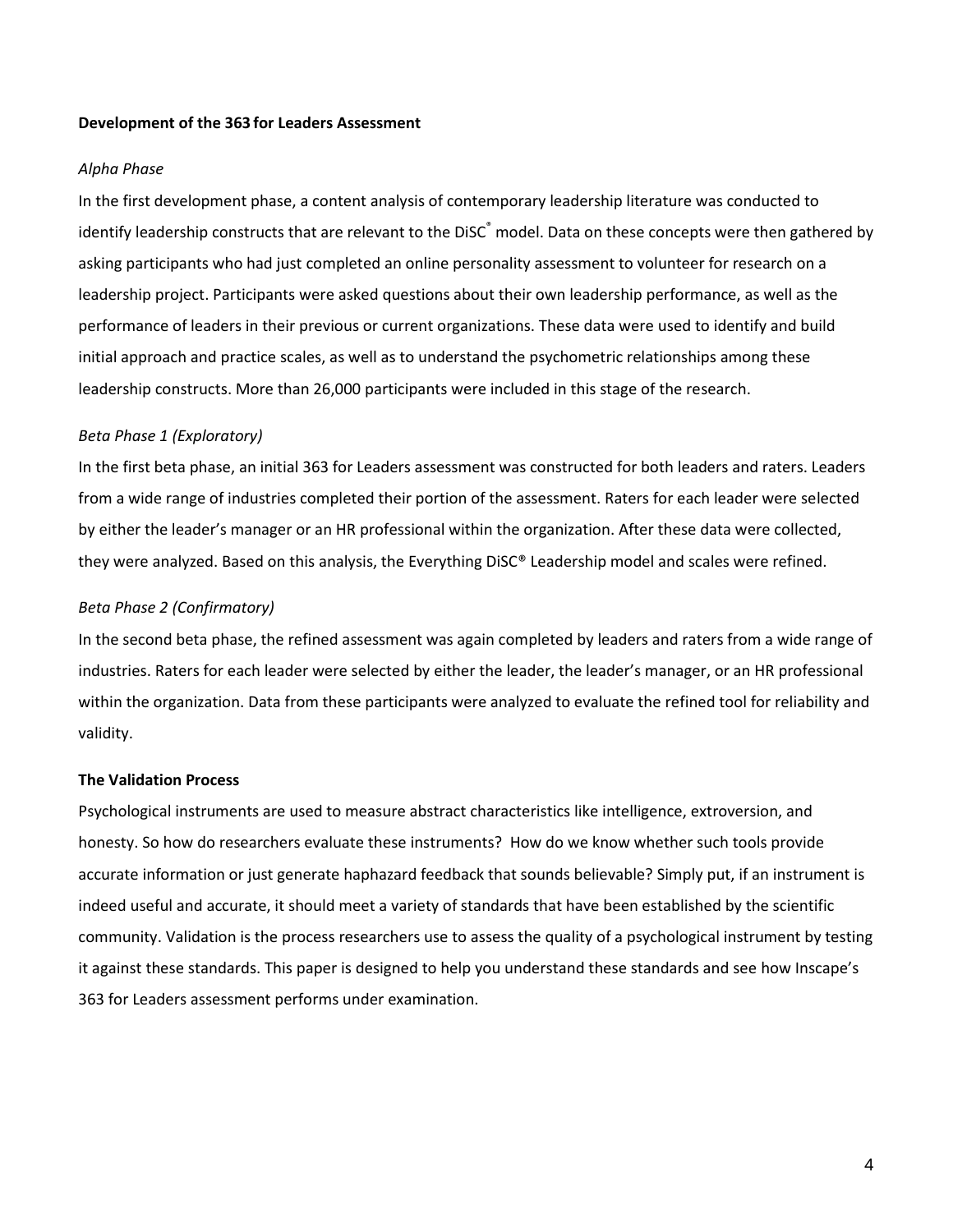Validation asks two fundamental questions:

- **1. How reliable is the tool?** That is, researchers ask if an instrument measures in a way that is consistent and dependable. If the results from a tool contain a lot of random variation, it is less reliable.
- **2. How valid is the tool?** That is, researchers ask if an instrument measures accurately. The more that a tool measures what it proposes to measure, the more valid the tool is.

Note that no psychometric tool is perfectly reliable or perfectly valid. All psychological instruments are subject to sources of error. Reliability and validity are seen as matters of degree on continuous scales, rather than reliable/unreliable and valid/invalid on dichotomous scales. Consequently, it is more appropriate to ask, "How much evidence is there for the reliability of this tool?" than, "Is this tool reliable?"

# **Sample**

The results presented in this report are from a sample of 480 leaders. In all cases, leaders were rated by two or more raters, with a median of six raters per leader. The total number of raters was 3,043. Demographics for leaders in this sample are included in Appendix 1.

# **Scoring**

Scores were calculated by averaging the total responses for all items on each scale. Since the responses range from 1 to 7, so do the resulting scale scores. Each of the 24 practices contains three items, and each approach contains three of those 24 practices. Therefore, each approach scale contains nine items. Means and standard deviations for all scales are shown in Table 1.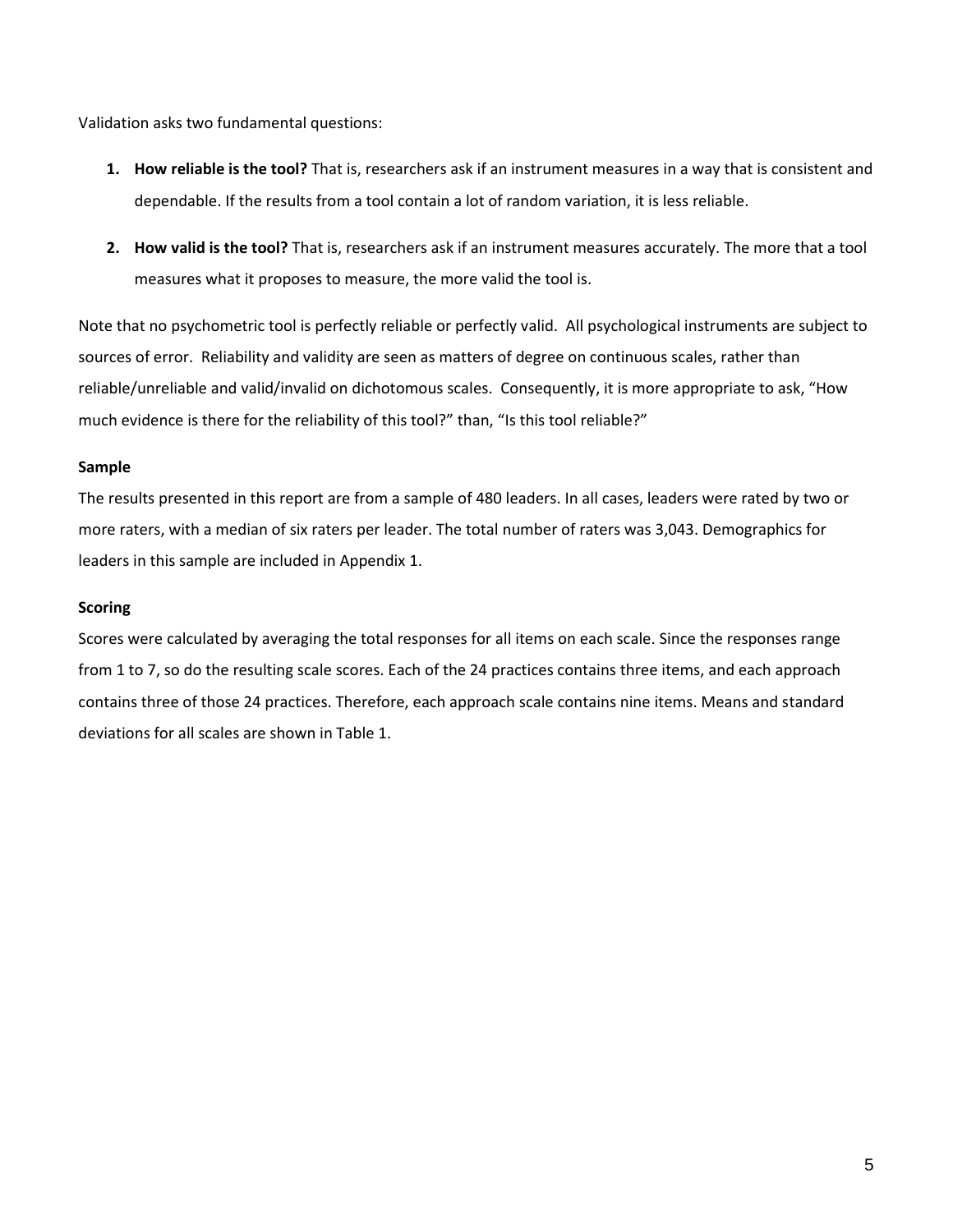# **Table 1. Scale Means and Standard Deviations**

|                                        | <b>Other-Rated</b> |           | Self-Rated |           |  |  |
|----------------------------------------|--------------------|-----------|------------|-----------|--|--|
| <b>APPROACHES</b>                      | Mean               | <b>SD</b> | Mean       | <b>SD</b> |  |  |
|                                        |                    |           |            |           |  |  |
| Pioneering                             | 5.49               | .73       | 5.35       | .94       |  |  |
| Energizing                             | 5.53               | .80       | 5.65       | .94       |  |  |
| Affirming                              | 5.79               | .77       | 5.80       | .76       |  |  |
| Inclusive                              | 5.72               | .78       | 5.50       | .75       |  |  |
| Humble                                 | 5.53               | .74       | 5.46       | .77       |  |  |
| Deliberate                             | 5.64               | .69       | 5.56       | .82       |  |  |
| Resolute                               | 5.65               | .64       | 5.72       | .84       |  |  |
| Commanding                             | 5.83               | .68       | 5.64       | .87       |  |  |
| <b>PRACTICES</b>                       |                    |           |            |           |  |  |
| <b>Finding Opportunities</b>           | 5.56               | .75       | 5.63       | .96       |  |  |
| <b>Stretching the Boundaries</b>       | 5.56               | .76       | 5.17       | 1.26      |  |  |
| <b>Promoting Bold Action</b>           | 5.35               | .80       | 5.29       | 1.07      |  |  |
| <b>Showing Enthusiasm</b>              | 5.62               | .84       | 5.78       | 1.05      |  |  |
| <b>Building Professional Networks</b>  | 5.59               | .79       | 5.82       | 1.00      |  |  |
| Rallying People to Achieve Goals       | 5.45               | .86       | 5.57       | .99       |  |  |
| <b>Being Approachable</b>              | 6.00               | .78       | 5.97       | .84       |  |  |
| <b>Acknowledging Contributions</b>     | 5.70               | .85       | 5.69       | .94       |  |  |
| <b>Creating a Positive Environment</b> | 5.66               | .81       | 5.73       | .86       |  |  |
| <b>Staying Open to Input</b>           | 5.74               | .81       | 5.45       | 1.05      |  |  |
| <b>Showing Diplomacy</b>               | 5.83               | .84       | 5.60       | .84       |  |  |
| <b>Facilitating Dialogue</b>           | 5.59               | .77       | 5.46       | .84       |  |  |
| <b>Maintaining Composure</b>           | 5.63               | .87       | 5.36       | .99       |  |  |
| <b>Showing Modesty</b>                 | 5.43               | .84       | 5.36       | .99       |  |  |
| <b>Being Fair-Minded</b>               | 5.53               | .75       | 5.67       | .83       |  |  |
| Communicating with Clarity             | 5.68               | .75       | 5.38       | 1.02      |  |  |
| <b>Promoting Disciplined Analysis</b>  | 5.60               | .68       | 5.66       | .93       |  |  |
| Providing a Sense of Stability         | 5.64               | .79       | 5.62       | .92       |  |  |
| <b>Setting High Expectations</b>       | 5.57               | .74       | 5.67       | .93       |  |  |
| Speaking Up about Problems             | 5.78               | .63       | 5.96       | .93       |  |  |
| <b>Improving Methods</b>               | 5.65               | .76       | 5.66       | 1.05      |  |  |
| <b>Showing Confidence</b>              | 5.93               | .69       | 5.63       | .98       |  |  |
| <b>Taking Charge</b>                   | 5.75               | .77       | 5.56       | .99       |  |  |
| <b>Focusing on Results</b>             | 5.81               | .74       | 5.74       | .97       |  |  |
|                                        |                    |           |            |           |  |  |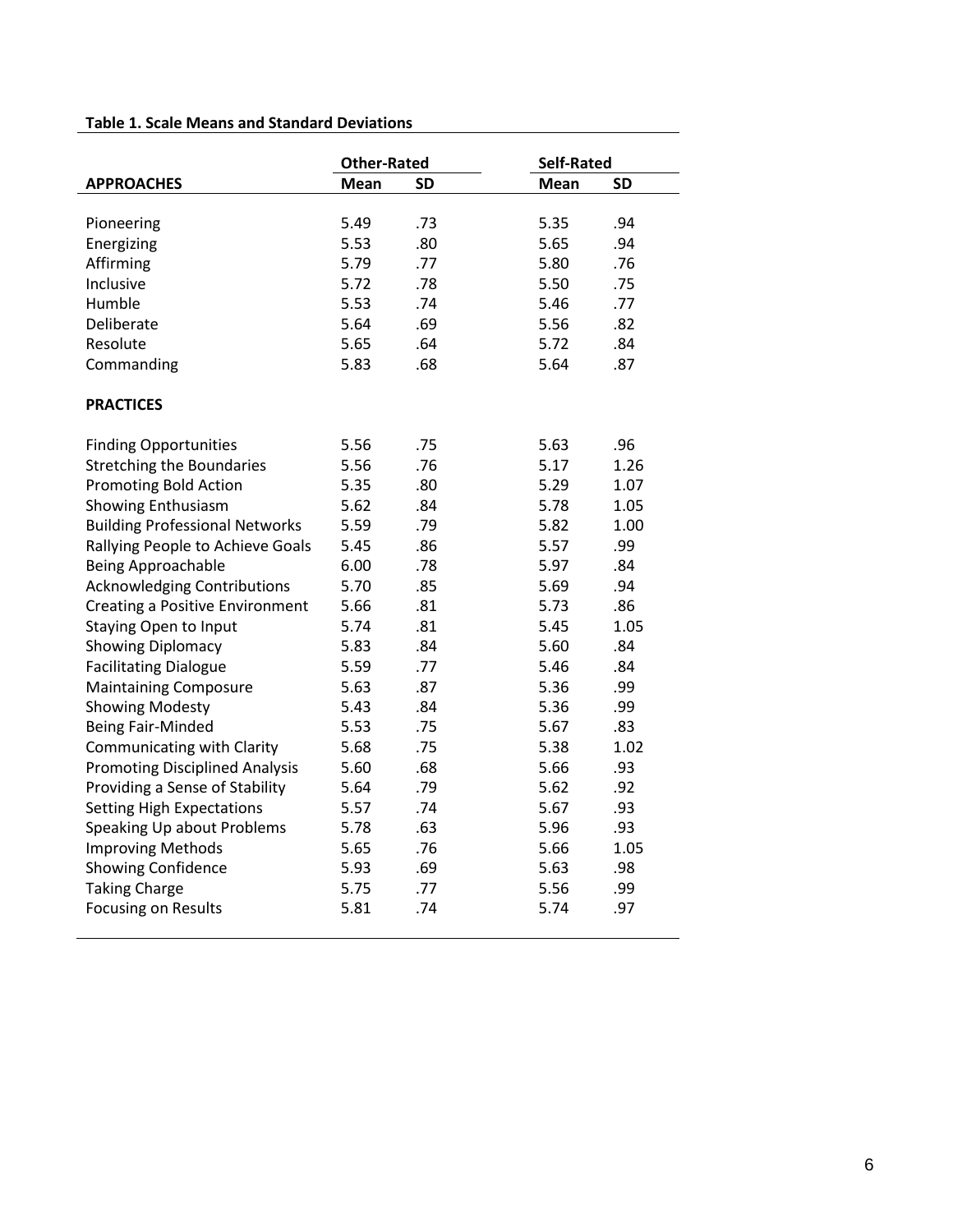## **Internal Reliability**

Internal reliability evaluates the degree of correlation among questions that profess to measure the same thing. In other words, all of the items on a scale should be consistent with each other. A statistic called Cronbach's Alpha expresses the degree of correlation as a specific number, which typically varies between 0.0 and 1.0. If the value of Alpha is 0.0, then there is no relationship among the items/statements on a given scale. On the other hand, if all the statements in a questionnaire measure in an identical fashion, then the value of Alpha will be 1.0, which indicates absolute internal consistency.

Cronbach's Alpha is calculated separately for each of the tool's scales. Each approach in the 363 for Leaders assessment contains nine items, and each practice contains three items. The following guidelines are frequently used to evaluate the quality of a scale's internal reliability: Alpha values above .70 are generally considered acceptable and satisfactory, Alpha values above .80 are usually considered quite good, and values above .90 are considered to reflect exceptional internal consistency.

The scales used in the Everything DiSC® Leadership model demonstrate good-to-excellent internal consistency, as shown by the Alpha values listed on Tables 2 and 3. For raters, all scales had an Alpha well above .80. Note that coefficients are shown for individual raters and aggregated raters (i.e., mean scores calculated across raters on each item before calculating Alpha). For leaders, three of the 32 scale Alphas fell below the preferred cutoff of .70. Given that the focus of the 363 profile is on rater feedback and that these scales are reflecting selfassessment, these less-than-desirable Alphas are within the tolerable range.

|                   | <b>ALPHA</b>  |            |                |
|-------------------|---------------|------------|----------------|
| <b>APPROACHES</b> | <b>RATERS</b> |            | <b>LEADERS</b> |
|                   | Individual    | Aggregated |                |
| Pioneering        | .95           | .98        | .90            |
| Energizing        | .94           | .96        | .91            |
| Affirming         | .96           | .97        | .89            |
| Inclusive         | .96           | .97        | .83            |
| Humble            | .94           | .96        | .88            |
| Deliberate        | .95           | .96        | .89            |
| Resolute          | .93           | .95        | .90            |
| Commanding        | .94           | .96        | .93            |

#### **Table 2. Approach Scale Internal Reliabilities**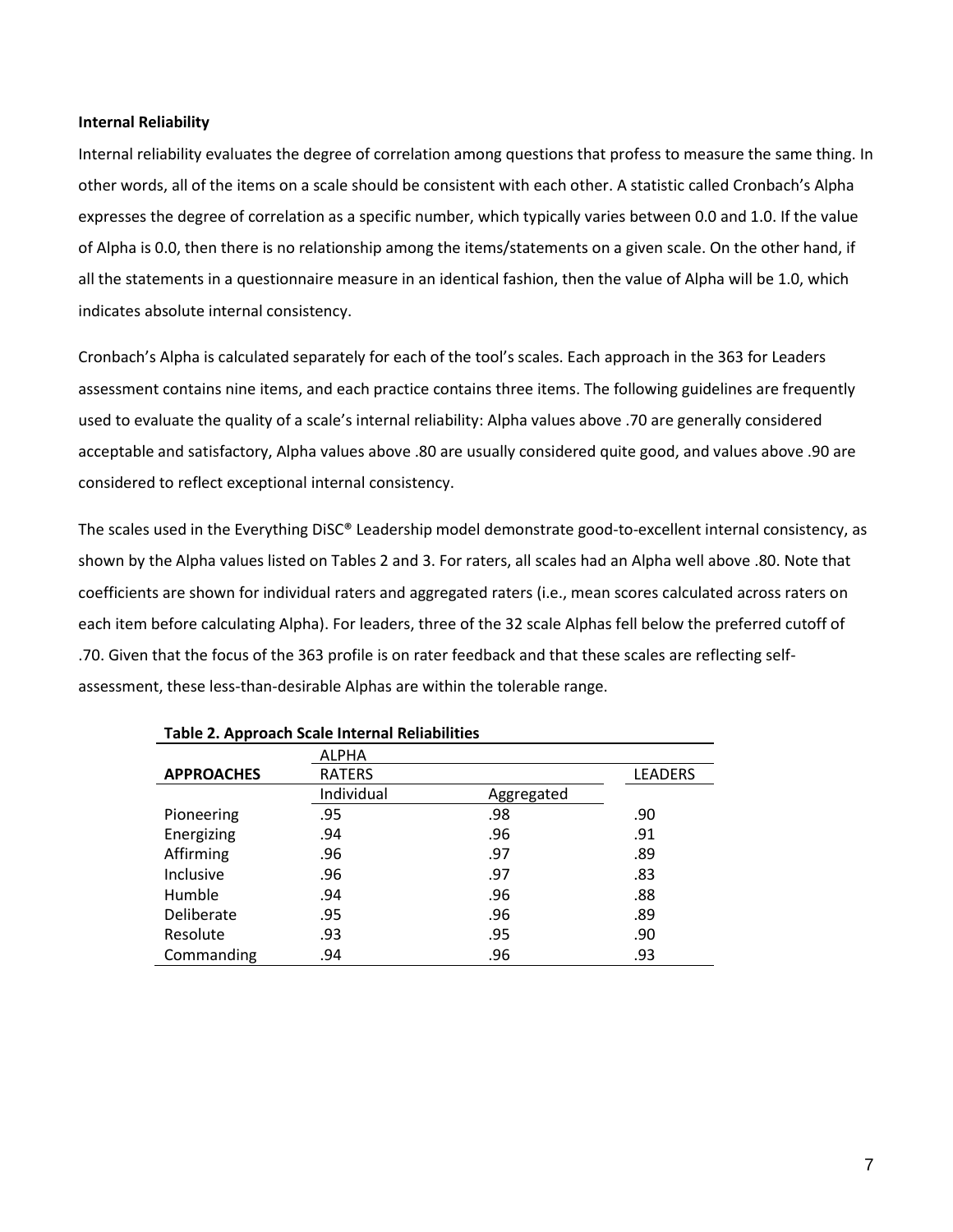### Table 3. Practice Scale Internal Reliabilities

|                                        | <b>ALPHA</b>  |                |     |
|----------------------------------------|---------------|----------------|-----|
|                                        | <b>RATERS</b> | <b>LEADERS</b> |     |
| <b>PRACTICES</b>                       | Individual    | Aggregated     |     |
| <b>Finding Opportunities</b>           | .87           | .93            | .79 |
| <b>Stretching the Boundaries</b>       | .87           | .93            | .80 |
| <b>Promoting Bold Action</b>           | .89           | .90            | .83 |
| Showing Enthusiasm                     | .89           | .92            | .74 |
| <b>Building Professional Networks</b>  | .83           | .88            | .88 |
| Rallying People to Achieve Goals       | .92           | .93            | .84 |
| <b>Being Approachable</b>              | .89           | .91            | .76 |
| <b>Acknowledging Contributions</b>     | .94           | .96            | .69 |
| <b>Creating a Positive Environment</b> | .91           | .93            | .76 |
| Staying Open to Input                  | .91           | .94            | .83 |
| <b>Showing Diplomacy</b>               | .91           | .92            | .59 |
| <b>Facilitating Dialogue</b>           | .90           | .92            | .67 |
| <b>Maintaining Composure</b>           | .93           | .95            | .86 |
| <b>Showing Modesty</b>                 | .83           | .87            | .64 |
| <b>Being Fair-Minded</b>               | .86           | .93            | .82 |
| Communicating with Clarity             | .90           | .94            | .81 |
| <b>Promoting Disciplined Analysis</b>  | .85           | .88            | .75 |
| Providing a Sense of Stability         | .90           | .91            | .78 |
| <b>Setting High Expectations</b>       | .85           | .91            | .77 |
| Speaking Up about Problems             | .84           | .89            | .84 |
| <b>Improving Methods</b>               | .87           | .91            | .82 |
| Showing Confidence                     | .83           | .89            | .83 |
| <b>Taking Charge</b>                   | .91           | .93            | .79 |
| Focusing on Results                    | .88           | .90            | .81 |

The median Alpha on the approach scales was .95 for individual raters and .90 for leaders. The median reliability on the practice scales was .89 for individual raters and .80 for leaders. These results suggest that the ratergenerated scales on the 363 for Leaders assessment demonstrate excellent reliability. As well, the leadergenerated scales demonstrate satisfactory to excellent reliability, with a few exceptions.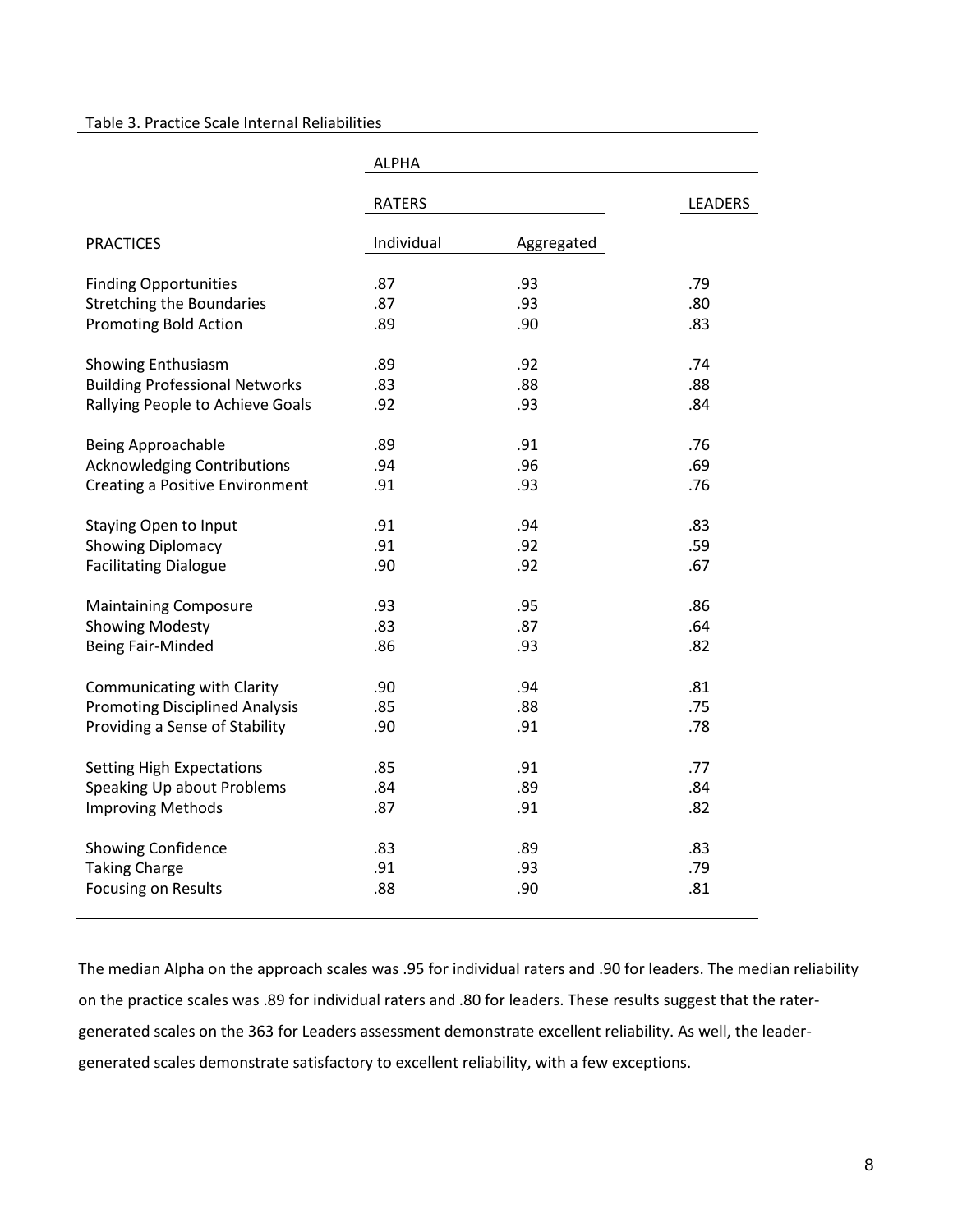#### **Inter-rater Reliability**

Internal reliability evaluates the degree of agreement among raters. Interclass correlations were used to assess inter-rater reliability as described by Ebel (1951). Coefficients above .40 are considered to reflect moderate agreement. Those above .60 are considered to reflect substantial agreement. Those above .80 are considered to reflect outstanding agreement.

For this analysis, a special sample was used. Raters were all direct reports of the person being rated. The number of raters was 2,502, and the number of people being rated was 586. Reliability coefficients for the approach and practice scales can be seen in Tables 4 and 5, respectively. These coefficients suggest that the 363 for Leaders scales have substantial to outstanding inter-rater reliability. The median reliability for the approach and practice scales were .78 and .76, respectively.

| Pioneering | .77 |
|------------|-----|
| Energizing | .78 |
| Affirming  | .78 |
| Inclusive  | .76 |
| Humble     | .77 |
| Deliberate | .79 |
| Resolute   | .81 |
| Commanding | .76 |
|            |     |

### **Table 4. Approach Scale Inter-rater Reliabilities**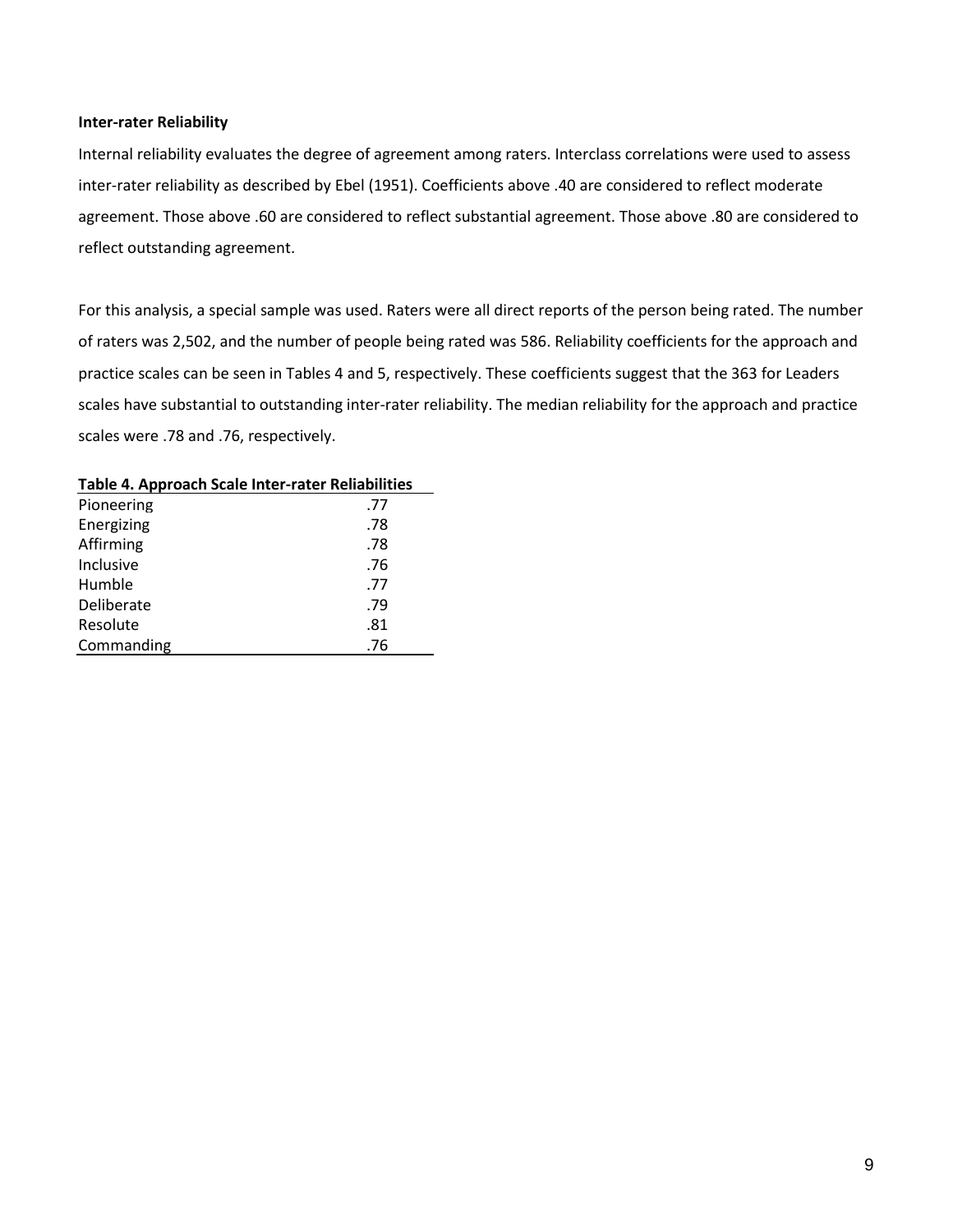| Table 5. Practice Scale Inter-rater Reliabilities              |     |  |  |  |  |  |  |
|----------------------------------------------------------------|-----|--|--|--|--|--|--|
| <b>Finding Opportunities</b>                                   | .76 |  |  |  |  |  |  |
| <b>Stretching the Boundaries</b>                               | .77 |  |  |  |  |  |  |
| <b>Promoting Bold Action</b>                                   |     |  |  |  |  |  |  |
|                                                                |     |  |  |  |  |  |  |
| <b>Showing Enthusiasm</b>                                      | .77 |  |  |  |  |  |  |
| <b>Building Professional Networks</b>                          | .74 |  |  |  |  |  |  |
| Rallying People to Achieve Goals                               | .74 |  |  |  |  |  |  |
| <b>Being Approachable</b>                                      | .81 |  |  |  |  |  |  |
| <b>Acknowledging Contributions</b>                             | .73 |  |  |  |  |  |  |
| Creating a Positive Environment                                | .75 |  |  |  |  |  |  |
|                                                                |     |  |  |  |  |  |  |
| <b>Staying Open to Input</b>                                   | .75 |  |  |  |  |  |  |
| <b>Showing Diplomacy</b>                                       | .76 |  |  |  |  |  |  |
| <b>Facilitating Dialogue</b>                                   | .74 |  |  |  |  |  |  |
|                                                                |     |  |  |  |  |  |  |
| <b>Maintaining Composure</b>                                   | .77 |  |  |  |  |  |  |
| <b>Showing Modesty</b>                                         | .73 |  |  |  |  |  |  |
| <b>Being Fair-Minded</b>                                       | .74 |  |  |  |  |  |  |
|                                                                |     |  |  |  |  |  |  |
| Communicating with Clarity                                     | .78 |  |  |  |  |  |  |
| <b>Promoting Disciplined Analysis</b>                          | .77 |  |  |  |  |  |  |
| Providing a Sense of Stability                                 | .75 |  |  |  |  |  |  |
|                                                                | .79 |  |  |  |  |  |  |
| <b>Setting High Expectations</b><br>Speaking Up about Problems | .76 |  |  |  |  |  |  |
| <b>Improving Methods</b>                                       | .76 |  |  |  |  |  |  |
|                                                                |     |  |  |  |  |  |  |
| <b>Showing Confidence</b>                                      | .86 |  |  |  |  |  |  |
| <b>Taking Charge</b>                                           | .79 |  |  |  |  |  |  |
| <b>Focusing on Results</b>                                     | .80 |  |  |  |  |  |  |

# **Validity**

# *Multidimensional Scaling Analyses*

The Everything DiSC<sup>®</sup> Leadership model specifies a very specific set of relationships among its scales: It predicts that the eight approach scales and 24 practice scales will form a circumplex. That is, they will be arranged in a circular format at equal intervals. A statistical technique called multidimensional scaling analysis (MDS) is a highly useful tool for examining the fit of the data to the conceptual model. First, this technique allows for a visual inspection of the relationships among the eight approach scales or the 24 practice scales. Second, this technique makes it possible to look at all of the scales simultaneously. In Figures 2 and 3, scales that are plotted closer together have a stronger positive relationship. Scales that are farther apart are more dissimilar.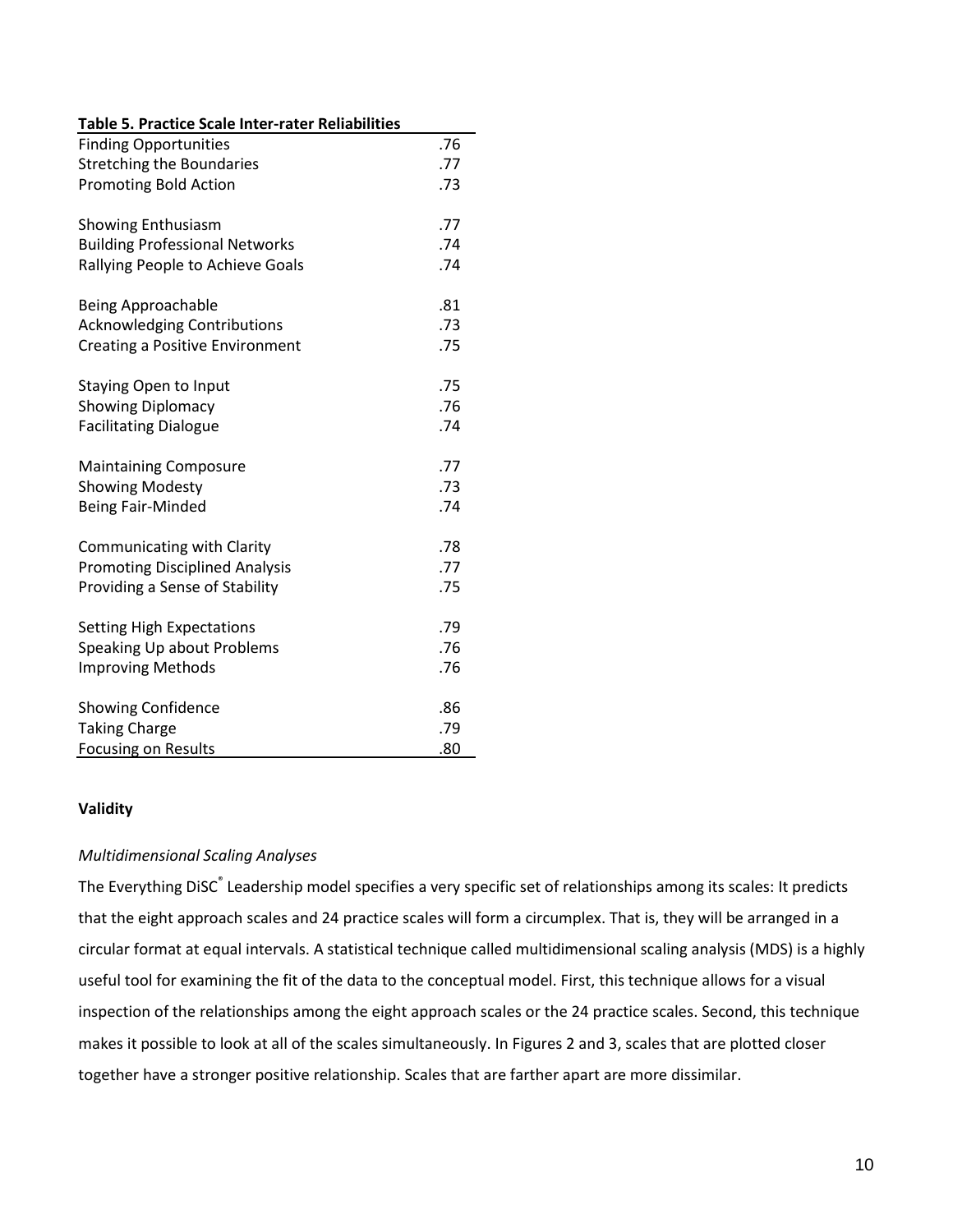As can be seen in Figure 2, the approach scales are arranged in the order that is expected by the Everything DiSC® Leadership model. (Keep in mind that the original MDS rotation is presented below, and this rotation is arbitrary.) Although the eight scales do not form a perfectly equidistant circle (as predicted by the model), this theoretical ideal is nearly impossible to obtain with actual data. The actual distance between the scales, however, is roughly equal, providing strong support for the model and its assessment.



# **Figure 2. MDS Analysis for the Approach Scales**

The MDS results for the practice scales are shown in Figure 3. Again, the original MDS rotation is presented below, and this rotation is arbitrary. Dashed lines have been added to help illustrate groups of scales that should theoretically cluster. This figure offers support for the Everything DiSC Leadership model in several ways. First, the scales are arranged in a circular fashion, and clusters of scales are ordered in the manner predicted by the model (although the rotation is presented in a counter-clockwise fashion in this representation). Second, scales that should theoretically cluster together in the model do cluster together. For example, the practice of Taking Charge is located close to the practice of Showing Confidence, as predicted by the model. Third, clusters are spaced at roughly equal distances around the circle, although not perfectly equidistant.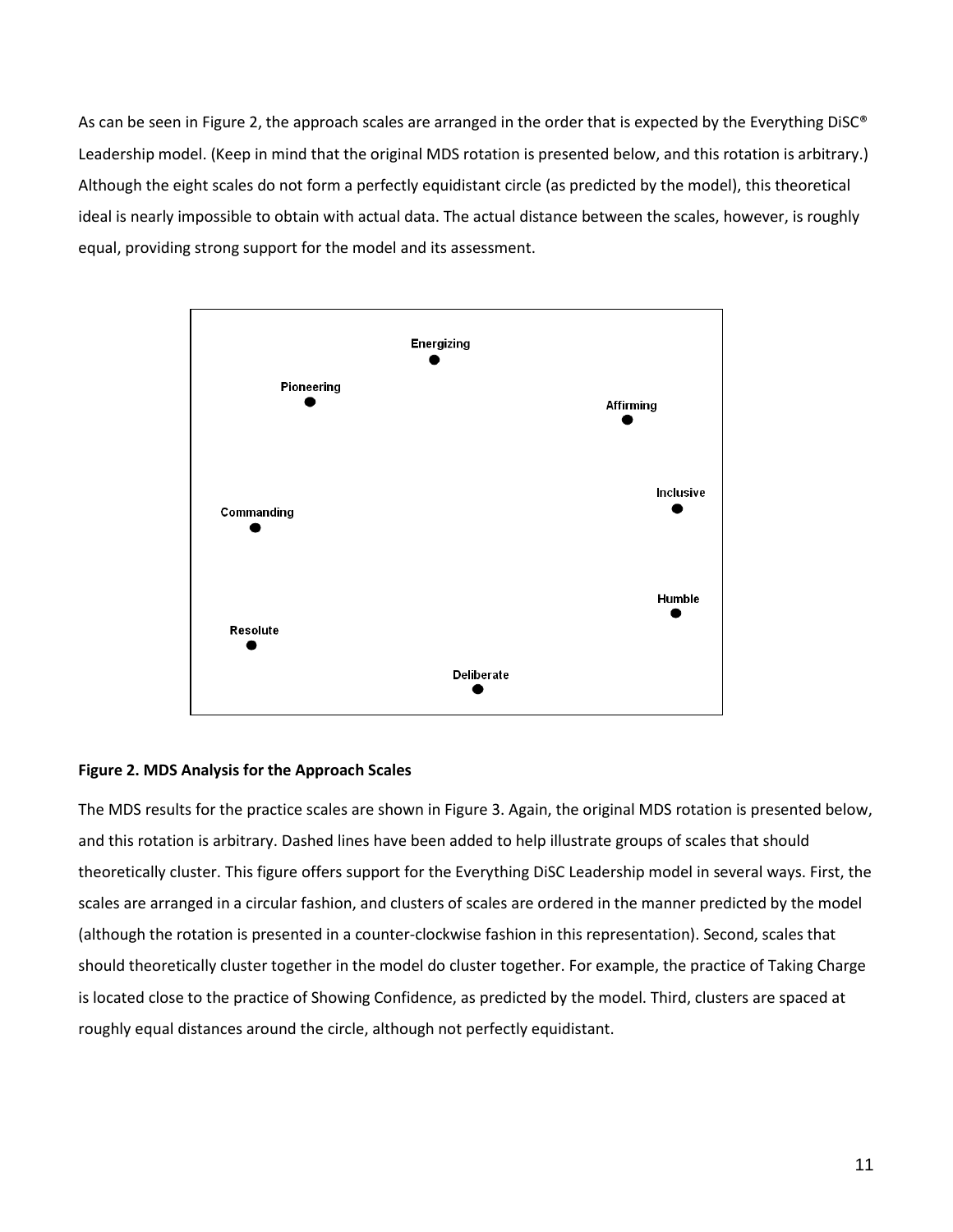

## **Figure 3. MDS Analysis for the Practice Scales**

Additionally, the S-stress for the approach data and the practice data were .013 and .081, respectively. The RSQ values were .999 and .964, respectively. These values reflect the ability of a two-dimensional model to fit the data. Lower S-stress values are preferred (with a minimum of 0), whereas higher RSQ values are preferred (with a maximum of 1). S-stress values below .1 suggest an excellent fit of the data to a two-dimensional configuration. All of the S-stress and RSQ values reported here suggest that a third dimension is not needed to explain the relationship among these scales.

## *Scale Intercorrelations*

By examining the intercorrelations among scales, we can measure with more precision how well the data fits the Everything DiSC<sup>®</sup> Leadership model. The model proposes that adjacent scales (e.g., Commanding and Pioneering) will have stronger positive correlations than opposite scales (e.g., Commanding and Inclusive). Further, if the data are controlled for overall leadership ability, opposite scales are expected to have negative correlations. For example, among leaders at the same skill level, leaders who are more Commanding than others are expected to be less Inclusive. To control for overall leadership ability, scale scores were ipsatized for each leader. That is, each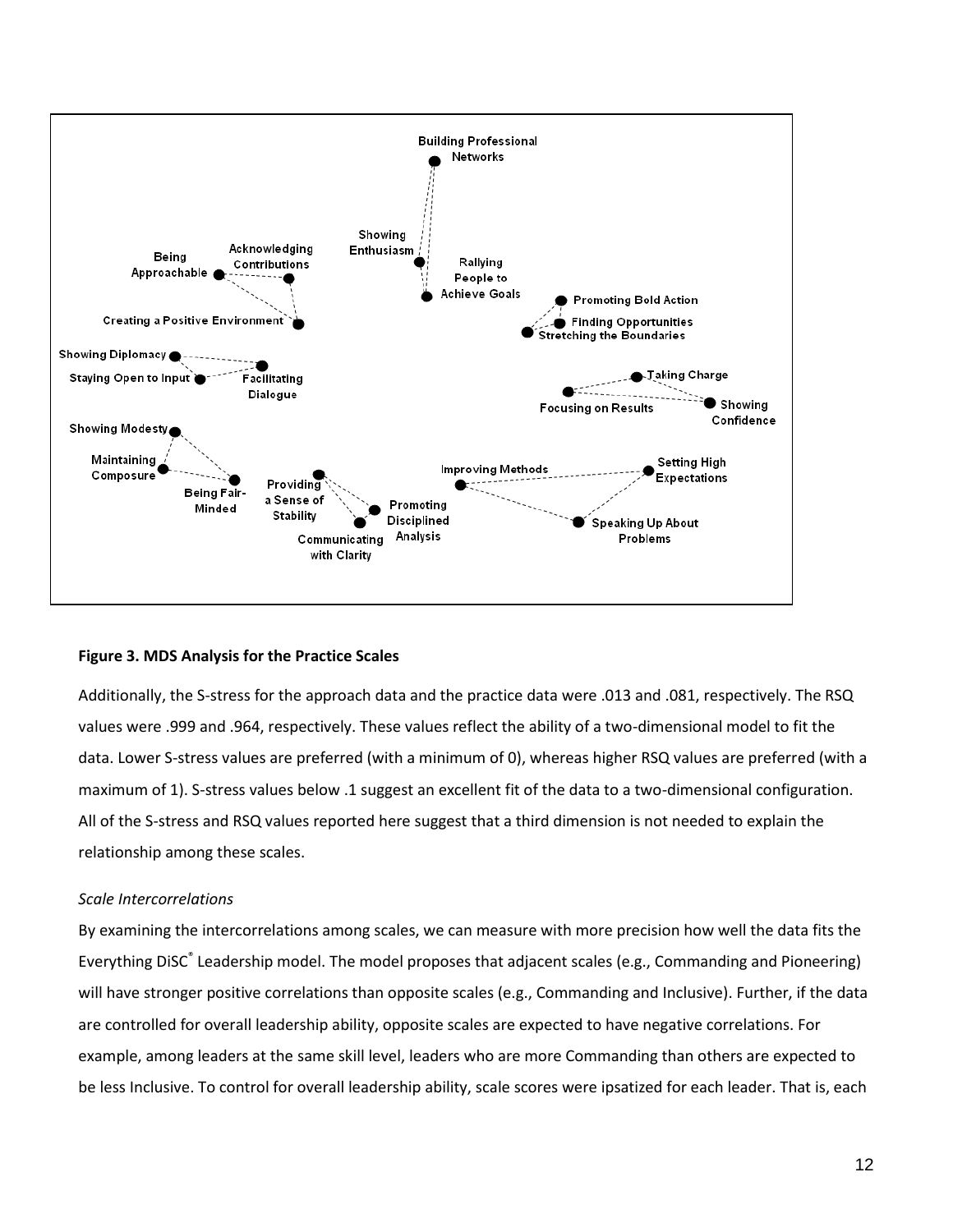leader's total average rating was calculated along with his or her total standard deviation across all items. The total mean was subtracted from individual item means, and then this number was divided by the total standard deviation. Ipsatized scale means were then calculated by summing ipsatized item scores for each scale. As a result, each leader's mean ipsatized scale score across all scales was zero. Ipsatized scale scores, then, represent relative strengths for the individual. Table 6 shows the ipsatized and non-ipsatized correlations among the approach scales.

|            | Pioneering | Energizing | Affirming | Inclusive | Humble | Deliberate | Resolute | Commanding |
|------------|------------|------------|-----------|-----------|--------|------------|----------|------------|
| Pioneering |            | .85        | .69       | .62       | .56    | .65        | .76      | .81        |
| Energizing | .26        |            | .85       | .74       | .63    | .65        | .65      | .70        |
| Affirming  | $-.37$     | .34        |           | .91       | .81    | .69        | .52      | .47        |
| Inclusive  | $-0.53$    | $-.13$     | .56       |           | .89    | .76        | .52      | .40        |
| Humble     | $-.57$     | $-.52$     | .14       | .52       |        | .80        | .55      | .39        |
| Deliberate | $-.43$     | $-.57$     | $-.34$    | .01       | .29    |            | .78      | .63        |
| Resolute   | .17        | $-.34$     | $-68$     | $-0.59$   | $-.23$ | .26        |          | .83        |
| Commanding | .42        | .03        | $-65$     | $-0.79$   | $-.59$ | $-0.06$    | .56      |            |

# **Table 6. Approach Scale Intercorrelations**

Note: Ipsatized scales are shown below the diagonal and non-ipsatized scales are shown

### above the diagonal.

Because the Everything DiSC<sup>®</sup> Leadership model proposes that the eight approach scales are arranged as a circumplex, an even more strict set of statistical assumptions are required of the data. The pattern of correlations for a given scale are expected to be arranged in a particular order. As seen in Table 7 below, the strongest theoretical correlation for two given scales is labeled  $r_1$ . The second strongest is labeled  $r_2$ , and so on. In this case,  $r_4$  represents the correlation between two theoretically opposite scales. Consequently,  $r_4$  should be a reasonably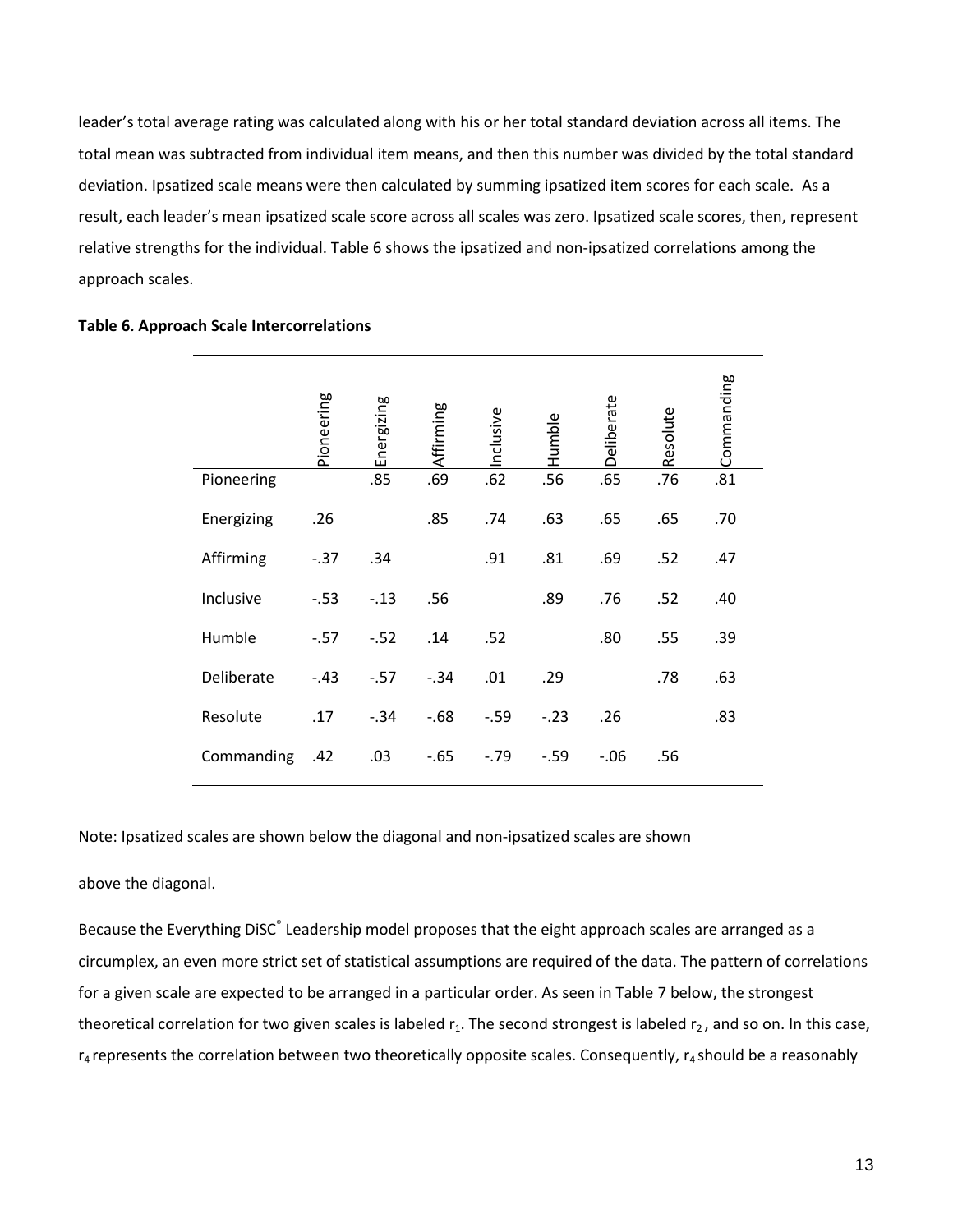strong negative correlation. For each scale, we should observe the following relationship if the scales do, in fact, support a circumplex structure:  $r_1 > r_2 > r_3 > r_4$ .

|            | Pioneering     | Energizing     | Affirming      | Inclusive      | Humble         | Deliberate     | Resolute | Commanding |
|------------|----------------|----------------|----------------|----------------|----------------|----------------|----------|------------|
| Pioneering | 1              |                |                |                |                |                |          |            |
| Energizing | r <sub>1</sub> |                |                |                |                |                |          |            |
| Affirming  | r <sub>2</sub> | r <sub>1</sub> |                |                |                |                |          |            |
| Inclusive  | r <sub>3</sub> | r <sub>2</sub> | r <sub>1</sub> |                |                |                |          |            |
| Humble     | $r_4$          | r <sub>3</sub> | r <sub>2</sub> | $r_{1}$        | 1              |                |          |            |
| Deliberate | r <sub>3</sub> | $r_4$          | $r_3$          | r <sub>2</sub> | r <sub>1</sub> |                |          |            |
| Resolute   | r <sub>2</sub> | r <sub>3</sub> | $r_4$          | $r_3$          | r <sub>2</sub> | r <sub>1</sub> |          |            |
| Commanding | $r_1$          | r <sub>2</sub> | $r_3$          | $r_4$          | $r_3$          | r <sub>2</sub> | r,       |            |

Looking at Table 6, we do, in fact, observe a  $r_1 > r_2 > r_3 > r_4$  pattern for each scale. In addition, we can examine the magnitude of these correlations in comparison to the theoretically expected magnitudes. The predicted magnitudes of  $r_1$ ,  $r_2$ ,  $r_3$ ,  $r_4$  under a circumplex structure are listed in Table 8, as described by Wiggins (1995). The "actual"  $r_x$  values are the median correlations for a given  $r_x$ . Although the actual and predicted values are not exactly the same (a near impossible standard for practical purposes), the magnitude of the (ipsatized) actual and predicted correlation values is quite similar, thus providing additional support for the Everything DiSC® Leadership model and the 363 for Leaders assessment.

**Table 8. Actual and Predicted Scale Relationships**

| .84 |        | .58    | - 53 | Actual (non-ipsatized average) |
|-----|--------|--------|------|--------------------------------|
| .40 | $-.05$ | $-.50$ | -.65 | Actual (ipsatized average)     |
| .42 | .03    | $-.36$ | - 73 | Predicted                      |

Additionally, intercorrelations for the practice scales are shown in Table 9. Of the 24 practices, 21 demonstrated their highest correlation with one of the other two practices assigned to the same approach.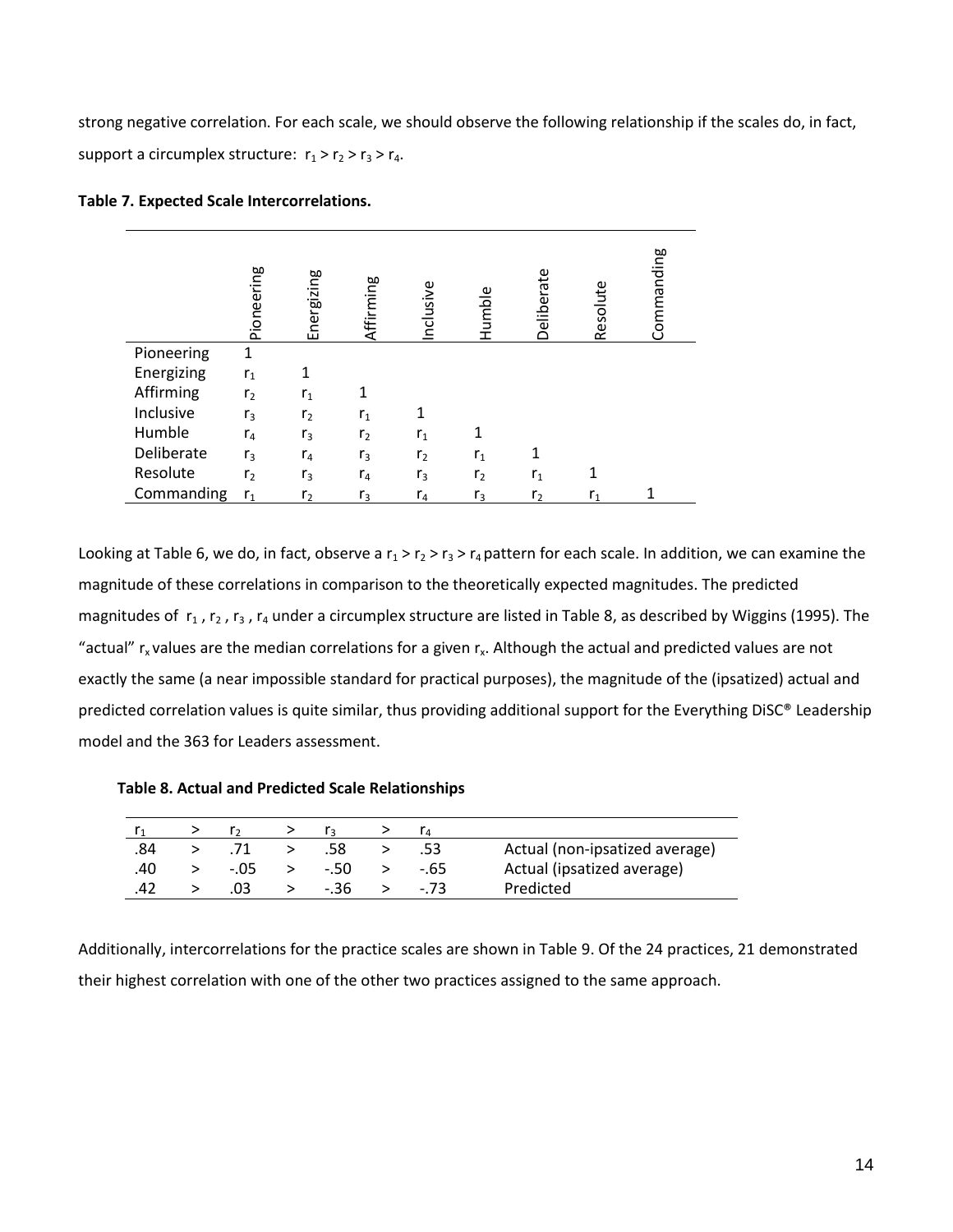# **Table 9. Practice Scale Intercorrelations**

| <b>Practices</b>                                                                          | Finding Opportunities       | Stretching the Boundaries  | Promoting Bold Action      | Showing Enthusiasm          | <b>Building Professional Networks</b> | Rallying People to Achieve<br>Goals | Being Approachable          | Acknowledging Contributions | Creating a Positive<br>Environment | Staying Open to Input      | Showing Diplomacy           | Facilitating Dialogue      |
|-------------------------------------------------------------------------------------------|-----------------------------|----------------------------|----------------------------|-----------------------------|---------------------------------------|-------------------------------------|-----------------------------|-----------------------------|------------------------------------|----------------------------|-----------------------------|----------------------------|
| <b>Finding Opportunities</b><br><b>Stretching the Boundaries</b><br>Promoting Bold Action | .51<br>.50                  | .87<br>.55                 | .85<br>.86                 | .75<br>.77<br>.75           | .68<br>.72<br>.71                     | .85<br>.85<br>.83                   | .56<br>.57<br>.53           | .64<br>.65<br>.58           | .69<br>.73<br>.66                  | .58<br>.59<br>.54          | .51<br>.54<br>.44           | .67<br>.67<br>.61          |
| Showing Enthusiasm<br><b>Building Professional</b><br>Rallying People to Achieve          | .07<br>.06<br>.28           | .12<br>.06<br>.31          | .17<br>.16<br>.36          | .28<br>.62                  | .78<br>.22                            | .90<br>.78                          | .72<br>.69<br>.70           | .80<br>.75<br>.79           | .84<br>.73<br>.85                  | .67<br>.56<br>.69          | .66<br>.58<br>.67           | .74<br>.62<br>.77          |
| Being Approachable<br>Acknowledging<br>Creating a Positive                                | $-.29$<br>$-.23$<br>$-.28$  | $-.32$<br>$-.23$<br>$-.21$ | $-.20$<br>$-.22$<br>$-.19$ | .22<br>.33<br>.37           | .28<br>.18<br>.08                     | .01<br>.23<br>.33                   | .37<br>.43                  | .80<br>.53                  | .84<br>.89                         | .79<br>.79<br>.83          | .86<br>.83<br>.87           | .79<br>.82<br>.87          |
| <b>Staying Open to Input</b><br><b>Showing Diplomacy</b><br><b>Facilitating Dialogue</b>  | $-.35$<br>$-.43$<br>$-.25$  | $-.40$<br>$-.48$<br>$-.32$ | $-.30$<br>$-.48$<br>$-.27$ | $-.09$<br>$-.03$<br>$-.03$  | $-.12$<br>$-.06$<br>$-.12$            | $-0.19$<br>$-.10$<br>$-.05$         | .36<br>.57<br>.27           | .28<br>.45<br>.28           | .27<br>.50<br>.32                  | .53<br>.68                 | .87<br>.48                  | .92<br>.86                 |
| <b>Maintaining Composure</b><br><b>Showing Modesty</b><br>Being Fair-Minded               | $-.24$<br>$-.34$<br>$-.39$  | $-.32$<br>$-.38$<br>$-.43$ | $-.33$<br>$-.38$<br>$-.47$ | $-.32$<br>$-.30$<br>$-.40$  | $-.23$<br>$-.16$<br>$-.34$            | $-0.36$<br>$-.34$<br>$-.48$         | .22<br>.12<br>.07           | $-.03$<br>.12<br>$-.03$     | .13<br>.08<br>.04                  | .21<br>.43<br>.38          | .44<br>.40<br>.34           | .14<br>.29<br>.30          |
| Communicating with<br><b>Promoting Disciplined</b><br>Providing a Sense of                | $-0.19$<br>$-.11$<br>$-.44$ | $-.21$<br>$-.16$<br>$-.36$ | $-.22$<br>$-.29$<br>$-.49$ | $-.28$<br>$-0.58$<br>$-.23$ | $-.31$<br>$-.39$<br>$-0.37$           | $-.28$<br>$-.49$<br>$-.31$          | $-.20$<br>$-.36$<br>$-0.16$ | $-.14$<br>$-.33$<br>$-.04$  | $-.23$<br>$-.36$<br>.01            | $-.01$<br>$-.06$<br>.08    | .05<br>$-.12$<br>.12        | $-.02$<br>$-.02$<br>.06    |
| <b>Setting High Expectations</b><br>Speaking Up about<br><b>Improving Methods</b>         | .19<br>.09<br>.04           | .27<br>.17<br>.02          | .08<br>.14<br>$-.07$       | $-.21$<br>$-.38$<br>$-.25$  | $-.10$<br>$-.16$<br>$-.43$            | $-.14$<br>$-.43$<br>$-.29$          | $-.48$<br>$-.45$<br>$-.35$  | $-.34$<br>$-.50$<br>$-.30$  | $-.50$<br>$-.60$<br>$-.33$         | $-.46$<br>$-.36$<br>$-.19$ | $-.54$<br>$-56$<br>$-.27$   | $-.46$<br>$-.36$<br>$-.21$ |
| <b>Showing Confidence</b><br><b>Taking Charge</b><br>Focusing on Results                  | .26<br>.18<br>.30           | .38<br>.30<br>.28          | .37<br>.33<br>.18          | $-.05$<br>.02<br>.05        | .06<br>.04<br>$-.09$                  | $-.06$<br>.06<br>.14                | $-.41$<br>$-.42$<br>$-.44$  | $-.46$<br>$-.41$<br>$-.37$  | $-.53$<br>$-.40$<br>$-.41$         | $-.54$<br>$-.52$<br>$-.50$ | $-.70$<br>$-0.65$<br>$-.56$ | $-.52$<br>$-.50$<br>$-.45$ |

Note: Ipsatized scales are shown below the diagonal and non-ipsatized scales are shown above the diagonal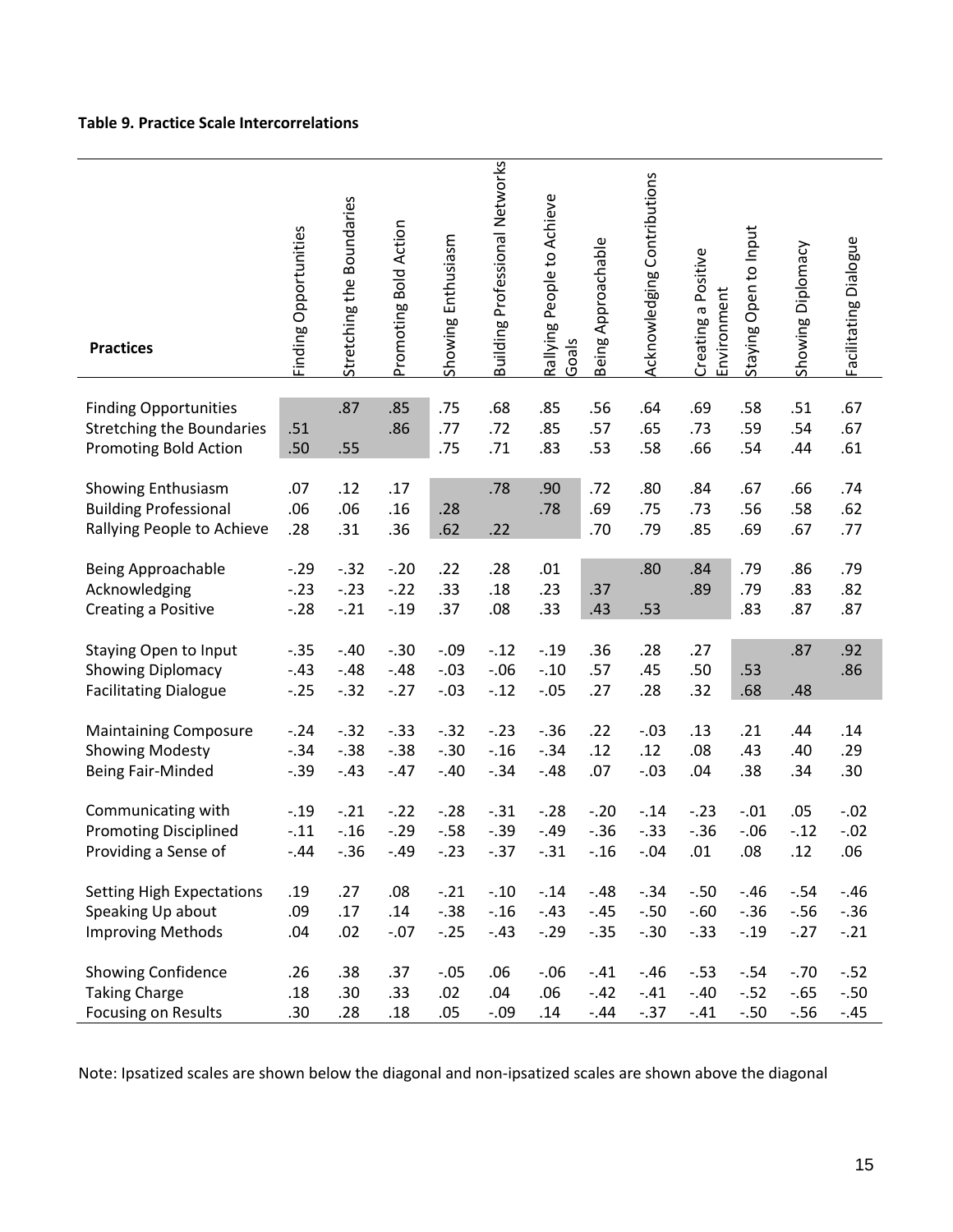# **Table 9. Practice Scale Intercorrelations (continued)**

|                                  | Maintaining Composure | Showing Modesty | Being Fair-Minded | Communicating with Clarity | Promoting Disciplined<br>Analysis | Providing a Sense of Stability | Setting High Expectations | Speaking Up About Problems | Improving Methods | Showing Confidence | Taking Charge | Focusing on Results |
|----------------------------------|-----------------------|-----------------|-------------------|----------------------------|-----------------------------------|--------------------------------|---------------------------|----------------------------|-------------------|--------------------|---------------|---------------------|
| <b>Finding Opportunities</b>     | .48                   | .46             | .55               | .58                        | .61                               | .59                            | .65                       | .71                        | .68               | .62                | .70           | .79                 |
| <b>Stretching the Boundaries</b> | .48                   | .51             | .58               | .60                        | .64                               | .64                            | .67                       | .75                        | .70               | .65                | .74           | .80                 |
|                                  |                       |                 |                   |                            |                                   |                                |                           |                            |                   |                    |               |                     |
| Promoting Bold Action            | .42                   | .41             | .48               | .53                        | .51                               | .52                            | .55                       | .70                        | .61               | .65                | .74           | .72                 |
|                                  |                       |                 |                   |                            |                                   |                                |                           |                            |                   |                    |               |                     |
| Showing Enthusiasm               | .50                   | .55             | .59               | .57                        | .50                               | .66                            | .48                       | .55                        | .61               | .49                | .62           | .69                 |
| <b>Building Professional</b>     | .45                   | .51             | .50               | .51                        | .50                               | .54                            | .52                       | .50                        | .55               | .52                | .62           | .65                 |
| Rallying People to Achieve       | .53                   | .57             | .62               | .61                        | .59                               | .68                            | .57                       | .60                        | .64               | .53                | .67           | .77                 |
|                                  |                       |                 |                   |                            |                                   |                                |                           |                            |                   |                    |               |                     |
| <b>Being Approachable</b>        | .68                   | .65             | .72               | .52                        | .49                               | .62                            | .23                       | .42                        | .49               | .21                | .34           | .45                 |
| Acknowledging                    | .60                   | .68             | .71               | .58                        | .56                               | .68                            | .38                       | .49                        | .55               | .27                | .42           | .53                 |
| Creating a Positive              | .72                   | .72             | .79               | .65                        | .64                               | .76                            | .39                       | .52                        | .63               | .32                | .49           | .60                 |
|                                  |                       |                 |                   |                            |                                   |                                |                           |                            |                   |                    |               |                     |
| <b>Staying Open to Input</b>     | .69                   | .77             | .84               | .64                        | .63                               | .73                            | .30                       | .49                        | .58               | .22                | .35           | .48                 |
| <b>Showing Diplomacy</b>         | .78                   | .78             | .82               | .63                        | .61                               | .72                            | .24                       | .38                        | .53               | .11                | .28           | .43                 |
|                                  |                       |                 |                   |                            |                                   |                                |                           |                            |                   |                    |               |                     |
| <b>Facilitating Dialogue</b>     | .70                   | .76             | .83               | .69                        | .69                               | .76                            | .37                       | .55                        | .63               | .29                | .44           | .56                 |
|                                  |                       |                 | .78               | .56                        |                                   | .66                            |                           | .39                        |                   |                    |               |                     |
| <b>Maintaining Composure</b>     |                       | .65             |                   |                            | .59                               |                                | .24                       |                            | .53               | .14                | .28           | .40                 |
| <b>Showing Modesty</b>           | .29                   |                 | .75               | .64                        | .66                               | .72                            | .28                       | .48                        | .58               | .13                | .31           | .43                 |
| Being Fair-Minded                | .42                   | .35             |                   | .68                        | .76                               | .82                            | .40                       | .57                        | .67               | .27                | .42           | .55                 |
|                                  |                       |                 |                   |                            |                                   |                                |                           |                            |                   |                    |               |                     |
| Communicating with               | .04                   | .13             | .11               |                            | .81                               | .82                            | .49                       | .68                        | .72               | .44                | .54           | .59                 |
| <b>Promoting Disciplined</b>     | .09                   | .21             | .32               | .40                        |                                   | .81                            | .58                       | .77                        | .76               | .48                | .58           | .65                 |
| Providing a Sense of             | .13                   | .25             | .34               | .41                        | .30                               |                                | .53                       | .65                        | .78               | .41                | .54           | .66                 |
|                                  |                       |                 |                   |                            |                                   |                                |                           |                            |                   |                    |               |                     |
| <b>Setting High Expectations</b> | $-.26$                | $-.20$          | $-0.16$           | $-.03$                     | .22                               | $-.04$                         |                           | .77                        | .60               | .66                | .67           | .79                 |
| Speaking Up about                | $-.28$                | $-.20$          | $-.08$            | .10                        | .42                               | $-.03$                         | .47                       |                            | .81               | .79                | .79           | .78                 |
| <b>Improving Methods</b>         | $-0.06$               | .03             | .08               | .20                        | .29                               | .28                            | .20                       | .48                        |                   | .54                | .66           | .72                 |
|                                  |                       |                 |                   |                            |                                   |                                |                           |                            |                   |                    |               |                     |
| Showing Confidence               | $-.38$                | $-.44$          | $-.34$            | $-.03$                     | .09                               | $-.19$                         | .47                       | .58                        | .13               |                    | .81           | .70                 |
| <b>Taking Charge</b>             | $-.42$                | $-.38$          | $-.35$            | $-.06$                     | .04                               | $-.12$                         | .36                       | .49                        | .20               | .67                |               | .80                 |
| <b>Focusing on Results</b>       | $-.36$                | $-.35$          | $-.29$            | $-.07$                     | .02                               | $-.04$                         | .53                       | .29                        | .24               | .43                | .51           |                     |
|                                  |                       |                 |                   |                            |                                   |                                |                           |                            |                   |                    |               |                     |

Note: Ipsatized scales are shown below the diagonal and non-ipsatized scales are shown above the diagonal.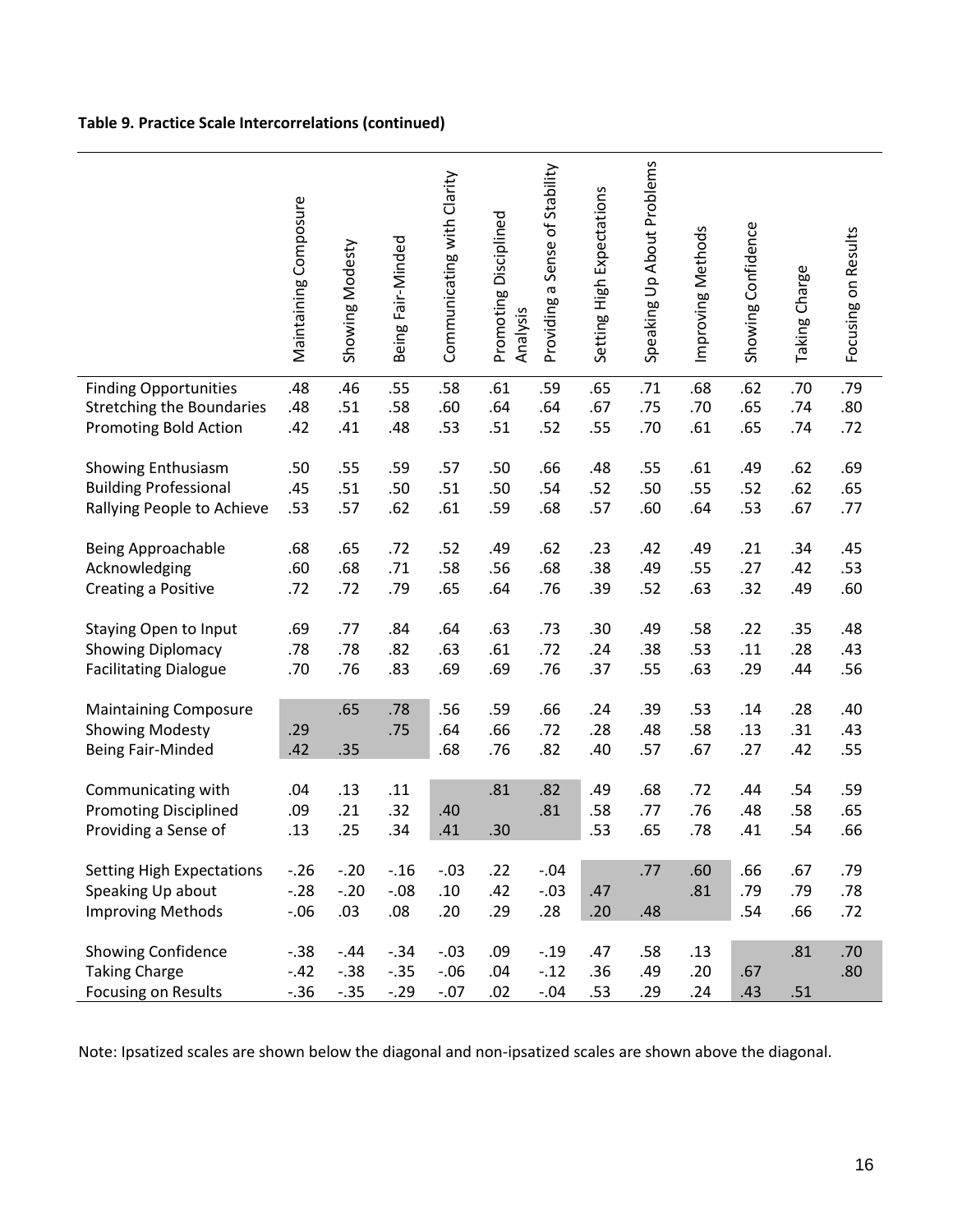With both ipsatized and non-ipsatized scales, the average correlations among scales in the same approach was higher than the average correlation of individual scales with scales in adjacent approaches. As with the approach scales, we do observe a  $r_1 > r_2 > r_3 > r_4$  pattern for each cluster of practice scales.

# *Comparing Self and Other Ratings*

The correlations among the self-rated scale scores and the other-rated scale scores are shown in Table 10.

|                                        | Self/Other          |
|----------------------------------------|---------------------|
|                                        | <b>Correlations</b> |
| <b>Approach Scales</b>                 |                     |
| Pioneering                             | .36                 |
| Energizing                             | .50                 |
| Affirming                              | .41                 |
| Inclusive                              | .30                 |
| Humble                                 | .16                 |
| Deliberate                             | .26                 |
| Resolute                               | .34                 |
| Commanding                             | .46                 |
| <b>Practice Scales</b>                 |                     |
| <b>Finding Opportunities</b>           | .31                 |
| <b>Stretching the Boundaries</b>       | .21                 |
| <b>Promoting Bold Action</b>           | .40                 |
| <b>Showing Enthusiasm</b>              | .48                 |
| <b>Building Professional Networks</b>  | .46                 |
| Rallying People to Achieve Goals       | .41                 |
| <b>Being Approachable</b>              | .35                 |
| <b>Acknowledging Contributions</b>     | .35                 |
| <b>Creating a Positive Environment</b> | .35                 |
| <b>Staying Open to Input</b>           | .25                 |
| <b>Showing Diplomacy</b>               | .27                 |
| <b>Facilitating Dialogue</b>           | .19                 |
| <b>Maintaining Composure</b>           | .20                 |
| <b>Showing Modesty</b>                 | .11                 |
| <b>Being Fair-Minded</b>               | .16                 |
| Communicating with Clarity             | .21                 |
| <b>Promoting Disciplined Analysis</b>  | .22                 |
| Providing a Sense of Stability         | .26                 |
| <b>Setting High Expectations</b>       | .34                 |
| Speaking Up about Problems             | .33                 |
| <b>Improving Methods</b>               | .21                 |
| <b>Showing Confidence</b>              | .50                 |
| <b>Taking Charge</b>                   | .38                 |
| <b>Focusing on Results</b>             | .37                 |

# **Table 10. Correlation Between Self and Other Ratings**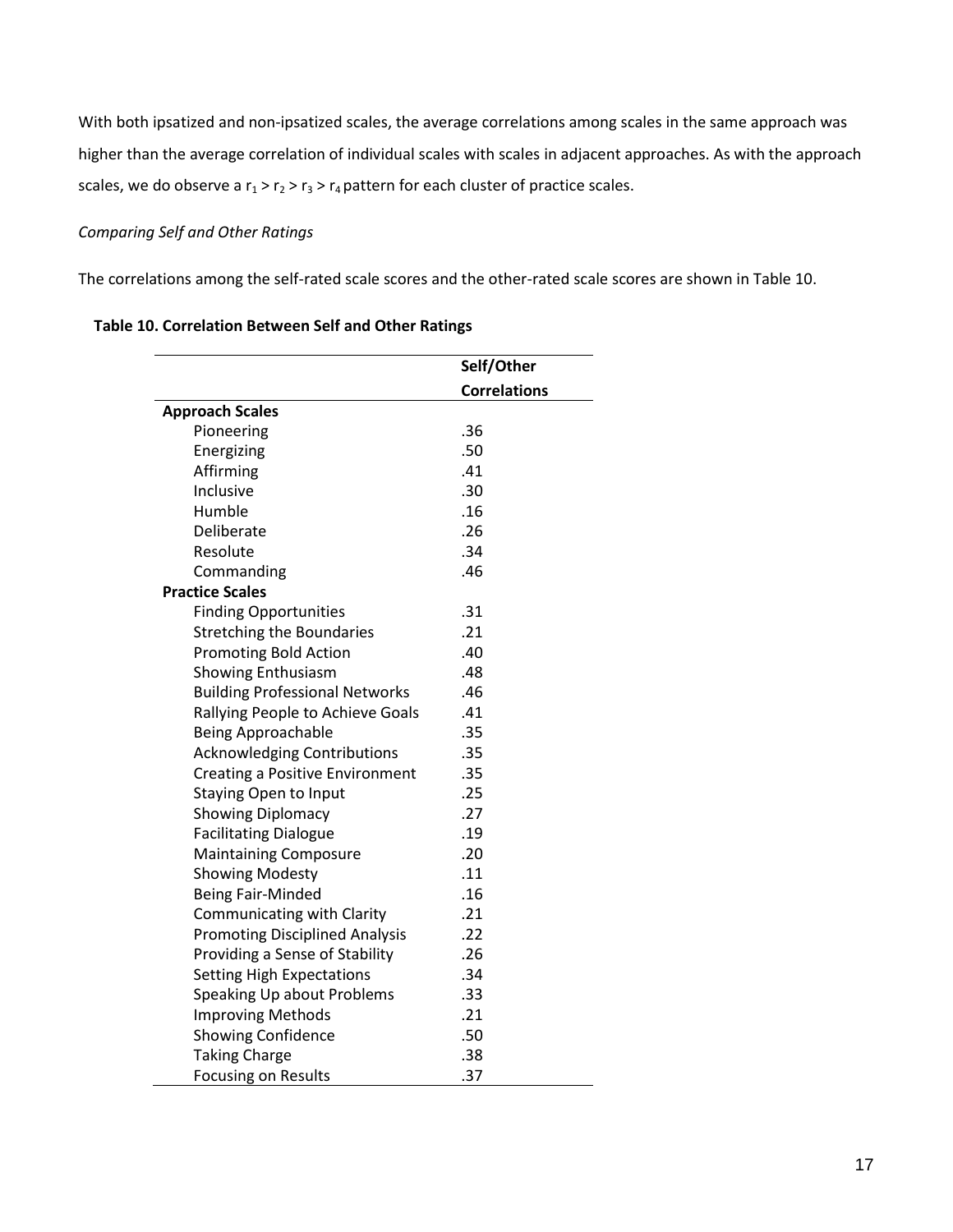These correlations show greater consensus on some scales than on others. Scales that measure outwardly assertive behavior (e.g., Energizing and Commanding) demonstrate the highest correlations. Scales that measure more subtle, perhaps inward behaviors, (e.g., Humble, Deliberate) show smaller correlations.

Analyses were also performed to examine the relationship between overall leadership ability and self-other agreement. For each leader, an overall average rating was computed. Leaders were then divided into three categories: the bottom 25%, the middle 50%, and the top 25%. Table 11 shows the correlations between self and other ratings for each of the approach scales by overall leadership ability.

Interestingly, those leaders who received the lowest ratings show the highest correlations between self and other ratings. Conversely, those with the highest ratings show the lowest correlations. It is possible that poorly-rated leaders have more pronounced strengths and challenges and thus show more agreement (between self and other ratings) in the relative magnitude of their leadership abilities.

|               | <b>Self/Other Correlation</b> |               |     |  |  |  |
|---------------|-------------------------------|---------------|-----|--|--|--|
| <b>Scale</b>  | <b>Bottom</b>                 | <b>Middle</b> | Top |  |  |  |
|               |                               |               |     |  |  |  |
| Pioneering    | .52                           | .33           | .09 |  |  |  |
| Energizing    | .55                           | .44           | .11 |  |  |  |
| Affirming     | .53                           | .35           | .03 |  |  |  |
| Inclusive     | .45                           | .17           | .14 |  |  |  |
| Humble        | .37                           | .07           | .15 |  |  |  |
| Deliberate    | .46                           | .21           | .20 |  |  |  |
| Resolute      | .52                           | .37           | .19 |  |  |  |
| Commanding    | .64                           | .35           | .33 |  |  |  |
|               |                               |               |     |  |  |  |
| <b>Median</b> | .52                           | .28           | .15 |  |  |  |

**Table 11. Correlation Between Self and Other Ratings by Overall Leadership Ability**

As shown in Table 12, further analyses suggest that lower-rated leaders overestimate their scores and higherrated leaders underestimate their scores, even though higher-rated leaders still rated themselves higher (mean self-rating = 5.77) than lower-rated leaders (mean self-rating = 5.41). This difference of .36 in self-ratings, however, is dwarfed by the difference between these same two groups in their ratings by others (1.49). These findings suggest that leaders' self-ratings improve slightly as their ability level increases, but not nearly at the same rate as their ratings by others.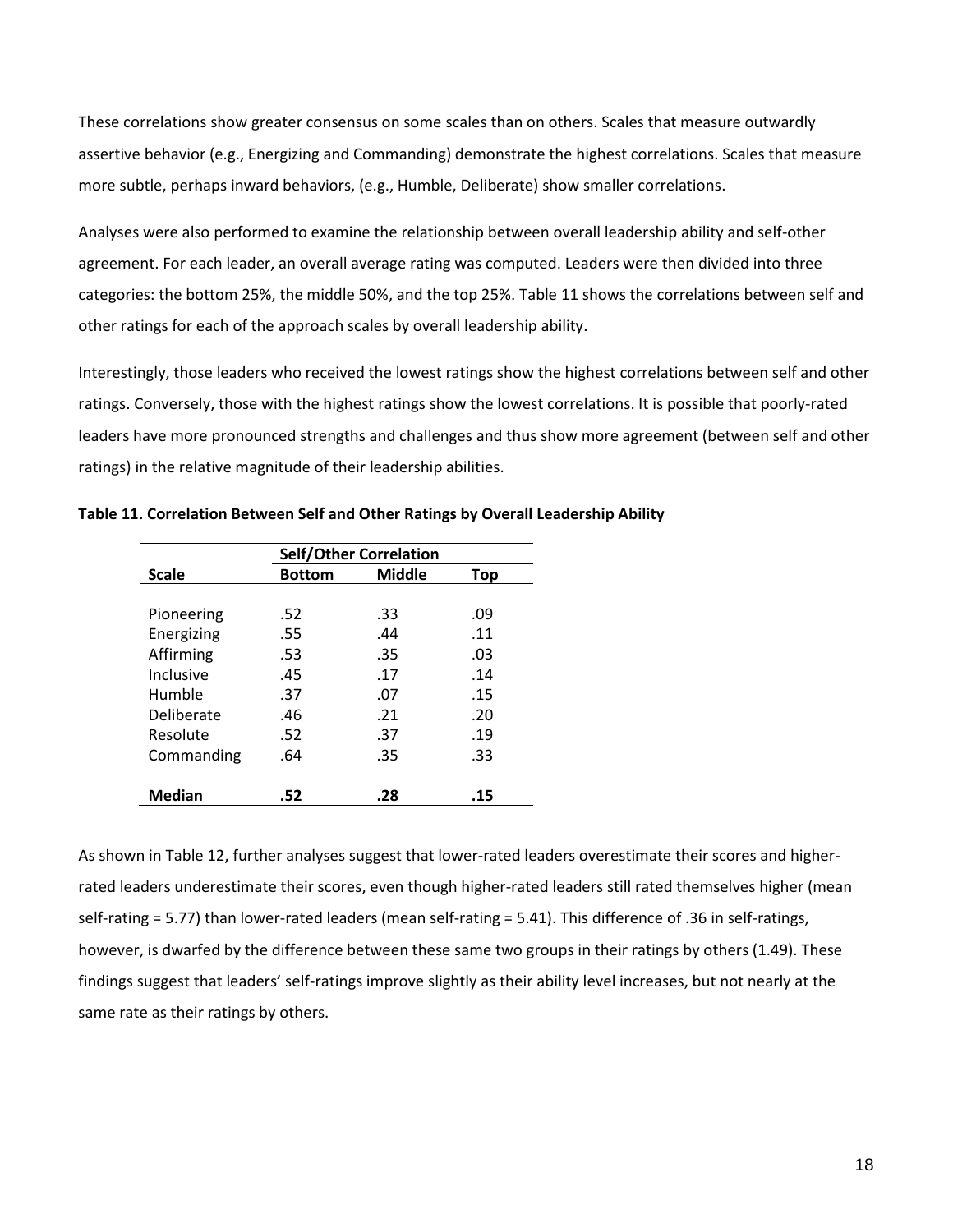**Table 12. Overall Mean Ratings by Leadership Ability**

|                       | <b>Mean Rating</b>  |                    |                   |  |
|-----------------------|---------------------|--------------------|-------------------|--|
| <b>Overall Rating</b> | <b>Other Rating</b> | <b>Self Rating</b> | <b>Difference</b> |  |
| Bottom 25%            | 4.85                | 5.41               | $-0.56$           |  |
| Middle 50%            | 5.71                | 5.59               | 0.12              |  |
| <b>Top 25%</b>        | 6.34                | 5.77               | 0.57              |  |

# *Correlations with Ratings of Leadership Effectiveness*

Raters were asked to rate leaders on three global leadership effectiveness variables. The raters were asked to rate the degree to which they agreed or disagreed with each of these three statements: "[This person] is a good leader," "[This person] is respected in the organization as a good leader," and "I enjoy working with [this person]." Each leader's ratings on these questions were then correlated with his or her scores on the approach scales and are included in Table 13.

|  |  |  |  |  |  | Table 13. Correlation between Approach Scales and Overall Effectiveness |
|--|--|--|--|--|--|-------------------------------------------------------------------------|
|--|--|--|--|--|--|-------------------------------------------------------------------------|

|            | <b>Outcome Variables</b> |                     |                     |  |  |  |
|------------|--------------------------|---------------------|---------------------|--|--|--|
|            | Good                     | <b>Respected as</b> | Enjoy               |  |  |  |
| Approach   | Leader                   | <b>Good Leader</b>  | <b>Working With</b> |  |  |  |
| Pioneering | .70                      | .66                 | .51                 |  |  |  |
| Energizing | .72                      | .69                 | .57                 |  |  |  |
| Affirming  | .66                      | .65                 | .63                 |  |  |  |
| Inclusive  | .63                      | .64                 | .65                 |  |  |  |
| Humble     | .57                      | .61                 | .56                 |  |  |  |
| Deliberate | .66                      | .69                 | .58                 |  |  |  |
| Resolute   | .60                      | .58                 | .42                 |  |  |  |
| Commanding | .61                      | .58                 | .35                 |  |  |  |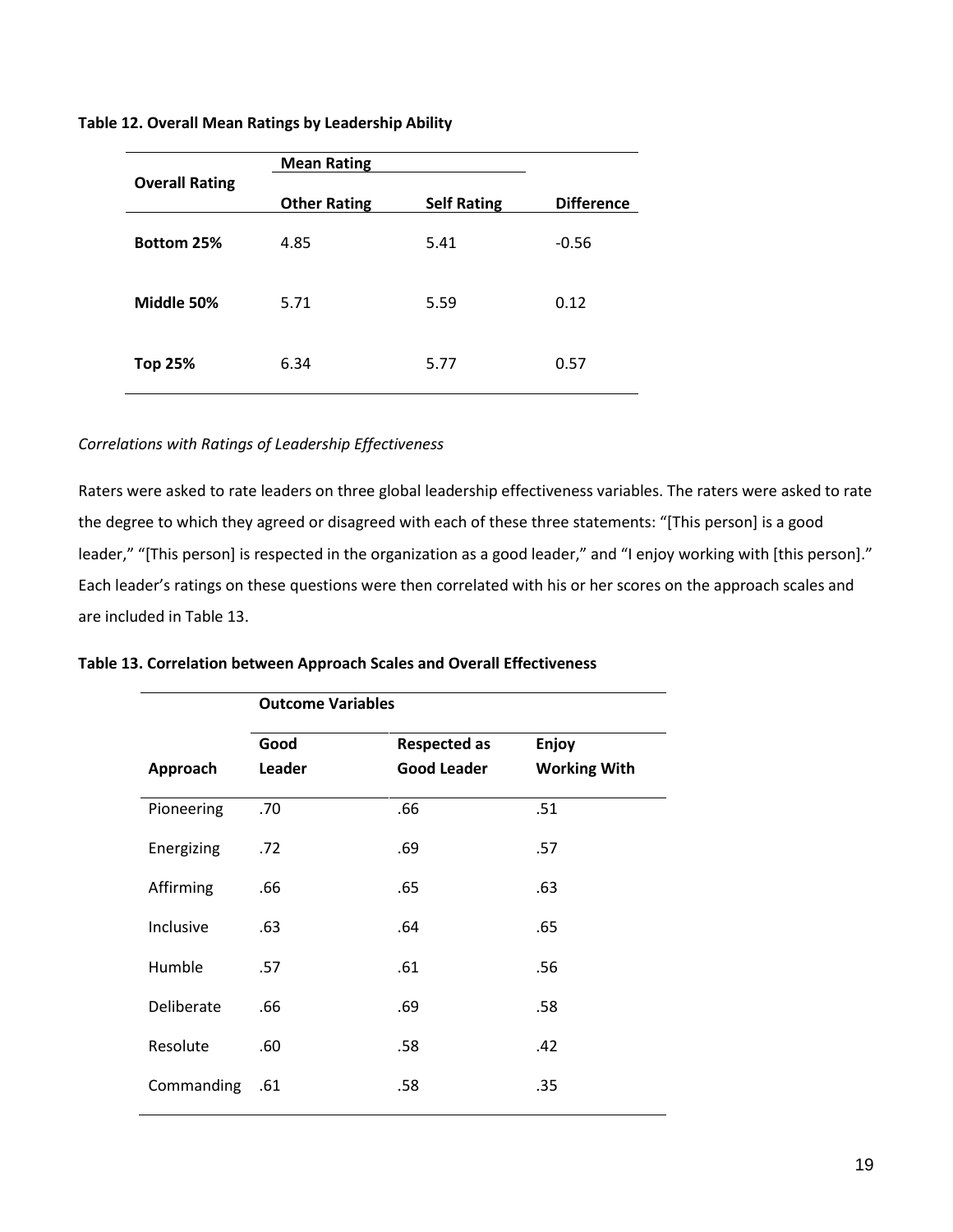All of the approach scales show sizable correlations with the first two effectiveness variables (i.e., 'Good Leader' and 'Respected as a Good Leader') and at least moderate correlations with the third variable (i.e., 'Enjoy Working With'). These findings suggest that the approaches do, in fact, have a strong relationship with perceived leadership ability. It is not surprising that some approaches, like Commanding and Resolute, are less correlated with relationship enjoyment, as these approaches are often correlated with personal attributes such as aggressiveness and stubbornness.

# *Correlations with the DiSC® Scales*

The Everything DiSC<sup>®</sup> assessment includes eight scales that each measure a personal disposition, as shown in Table 14. In the Everything DiSC Leadership model, each of the eight approaches corresponds to one of the eight DiSC<sup>®</sup> scales.

# **Table 14. The Eight DiSC Scales**

| <b>DiSC Scale</b> | <b>Description</b>                   | <b>Corresponding Leadership</b><br>Approach |
|-------------------|--------------------------------------|---------------------------------------------|
| Di                | active, fast-paced disposition       | Pioneering                                  |
|                   | interactive, lively disposition      | Energizing                                  |
| iS                | agreeable, warm disposition          | Affirming                                   |
| S                 | accommodating, patient disposition   | <b>Inclusive</b>                            |
| SC                | moderate-paced, cautious disposition | Humble                                      |
|                   | private, analytical disposition      | Deliberate                                  |
| CD                | questioning, skeptical disposition   | Resolute                                    |
|                   | direct, dominant disposition         | Commanding                                  |

Analyses were performed to determine if the approach scales demonstrate the predicted relationships with the Everything DiSC scales. The eight ipsatized other-rated approach scales and the eight DiSC scales were submitted to an MDS analysis. The results, as shown in Figure 4, suggest that the approach scales do, in fact, conform to the theoretical model. All approach scales are located closest to their corresponding DiSC scale. Further, all scales are in the order predicted by the model, and the spacing between each approach/DiSC scale pair is roughly equidistant. The S-stress value and RSQ value for this solution were .083 and .956, respectively. This suggests that two dimensions are sufficient to account for the relationships among these scales. Correlations among the Everything DiSC scales and the approach scales are also shown in Table 15.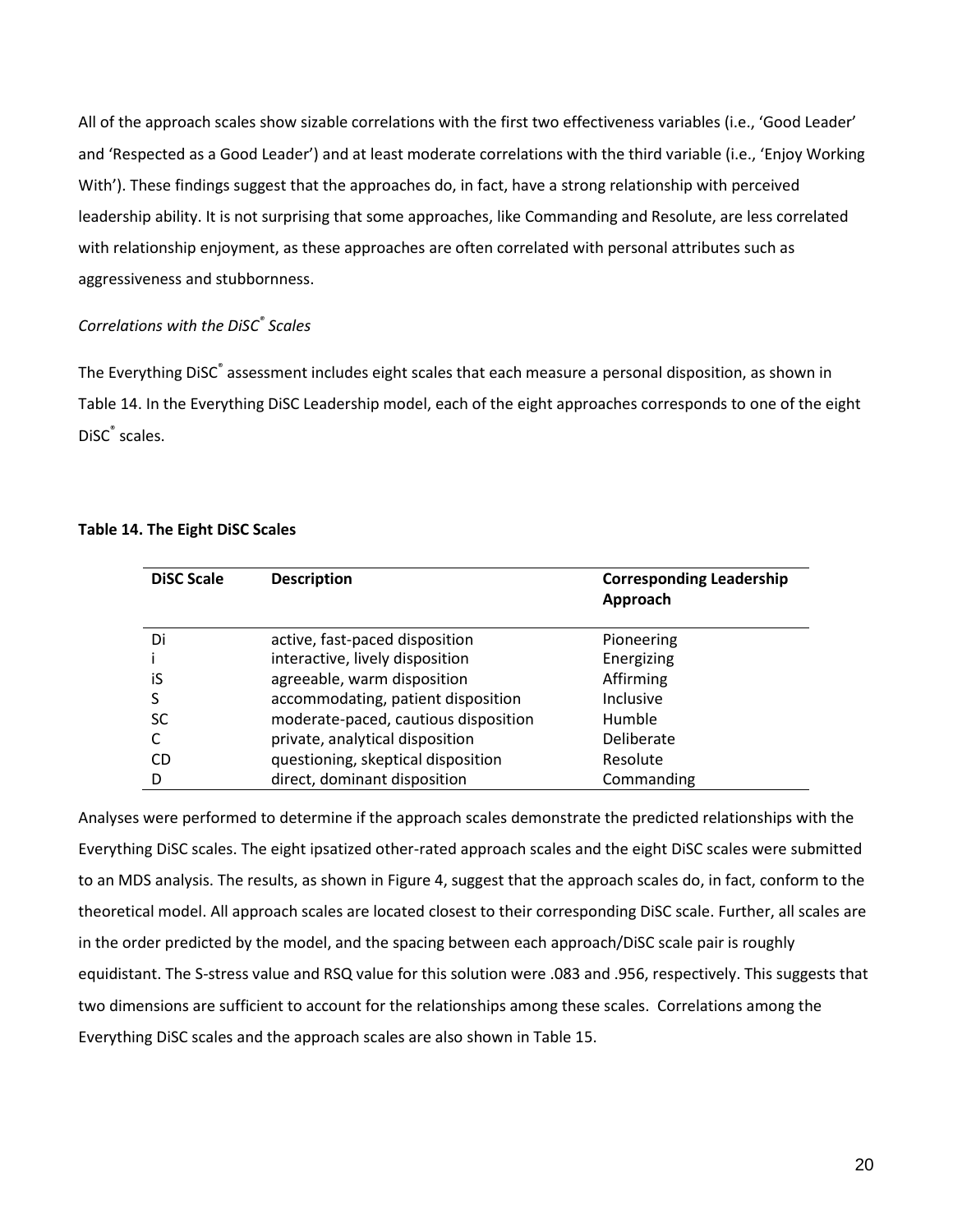

**Figure 4. MDS Results for Approach Scales and Everything DiSC® Scales.**

|            | DI     |        | IS     | S      | <b>SC</b> |        | CD     | D      |
|------------|--------|--------|--------|--------|-----------|--------|--------|--------|
|            | scale  | scale  | scale  | scale  | scale     | scale  | scale  | scale  |
|            |        |        |        |        |           |        |        |        |
| Pioneering | .41    | .18    | $-.13$ | $-.25$ | $-.40$    | $-.18$ | .05    | .27    |
| Energizing | .44    | .58    | .30    | $-.11$ | $-41$     | $-.52$ | $-.31$ | .00    |
| Affirming  | $-.03$ | .31    | .52    | .34    | .06       | $-.32$ | $-.40$ | $-.42$ |
| Inclusive  | $-.29$ | $-.10$ | .40    | .49    | .35       | .01    | $-.23$ | $-.52$ |
| Humble     | $-.44$ | $-37$  | .11    | .42    | .49       | .27    | $-.05$ | $-.35$ |
| Deliberate | $-.41$ | $-.50$ | $-.24$ | .11    | .37       | .50    | .22    | $-.04$ |
| Resolute   | $-.01$ | $-.21$ | $-.49$ | $-.41$ | $-.06$    | .29    | .38    | .43    |
| Commanding | .29    | .10    | $-.44$ | $-56$  | $-0.39$   | $-.03$ | .33    | .59    |

**Table 15. Correlations among Everything DiSC Scales and Approach Scales**

Note: Approach scales are ipsatized.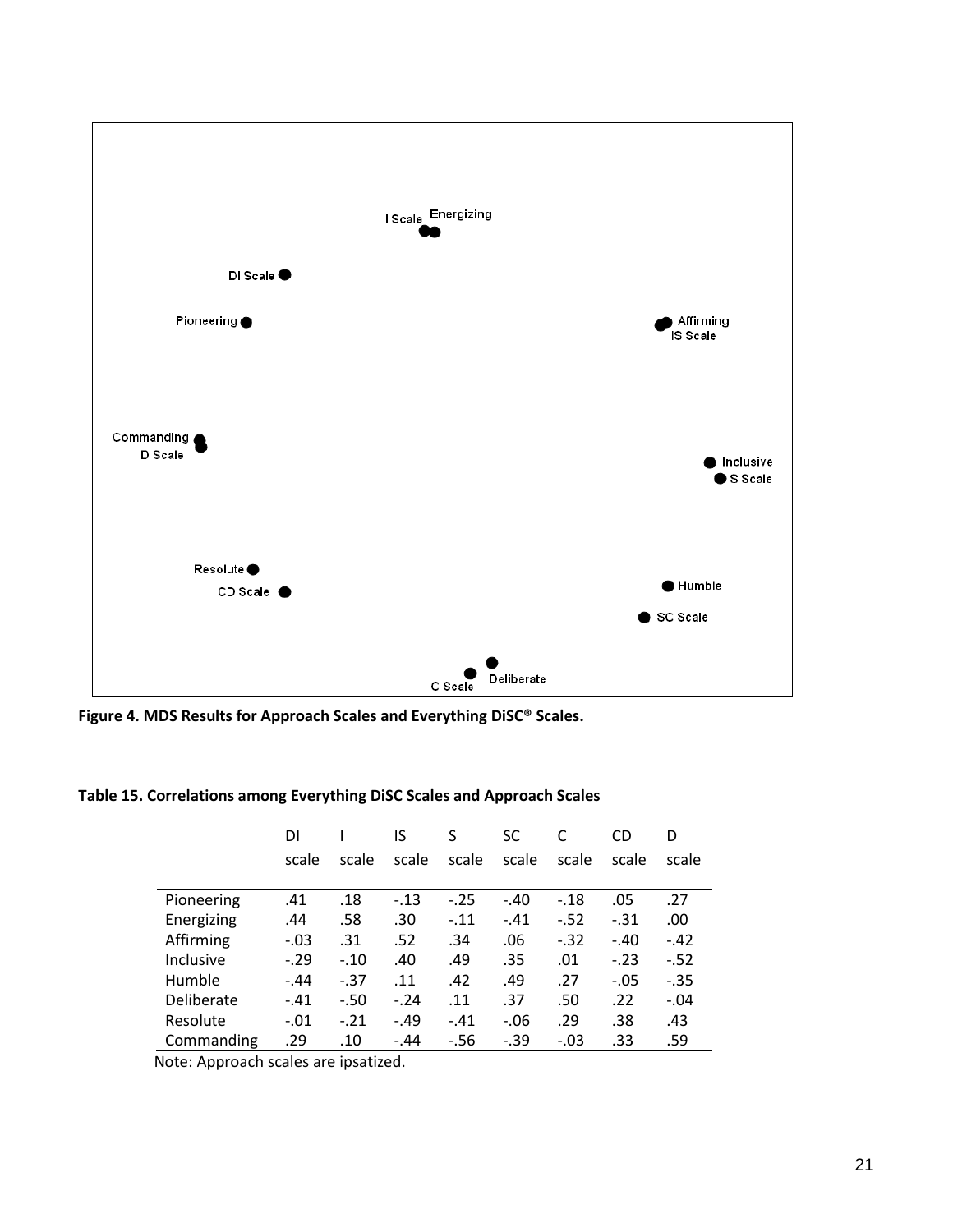#### **Differences Based on Demographics**

A series of ANOVAs were conducted to examine the degree to which scale scores were related to gender and ethnicity. A special sample was used for this analysis, which included 594 men and 540 women. Total sample size was 1134. Sample sizes for different ethnic groups were as follows: Asian American = 28, African American = 60, Caucasian = 1009, Hispanic = 37.

With regard to gender, analyses showed that women received higher scores on all eight approach scales and all 24 practice scales. Differences, though statistically significant, were not large on a practical level. The median difference for the approach scales was 0.20, and the median difference on the practice scales was 0.23. Across all scales, differences ranged from 0.07 to 0.31.

With regard to ethnicity, statistically significant differences ( $p\leq 0.05$ ) were found on one of the approach scales (i.e., Commanding (p=.03) and three of the practice scales (i.e., Speaking up about Problems (p=.006), Showing Confidence (p=.03), and Taking Charge (p=.02)). On the Commanding scale, lower scores were achieved by Asian Americans and higher scores were achieved by Hispanics. The difference between the highest and lowest mean scores was 0.45. This pattern of differences was repeated for each of the three practice scales mentioned above. Although this may reflect real population differences, it is also entirely possible that these observed differences were related to small sample sizes of Asian Americans and Hispanics.

#### **Summary**

Analyses support the reliability of the 363 for Leaders assessment. The reliabilities for all eight approach scales show excellent reliabilities for both the rater and leader groups. The practice scales show excellent reliability for the rater groups and decent to good reliability for the leader group. Analyses also support the validity of the Everything DiSC® Leadership model and the ability of the 363 for Leaders assessment to measure the scale in that model. Multidimensional scaling results demonstrate that the approach and practice scales are arranged in a manner consistent with the model. The proposed correlations among scales were also supported by scale intercorrelations. In addition, the correlation among the approach scales and the eight DiSC<sup>®</sup> scales conforms to the Everything DiSC Leadership model.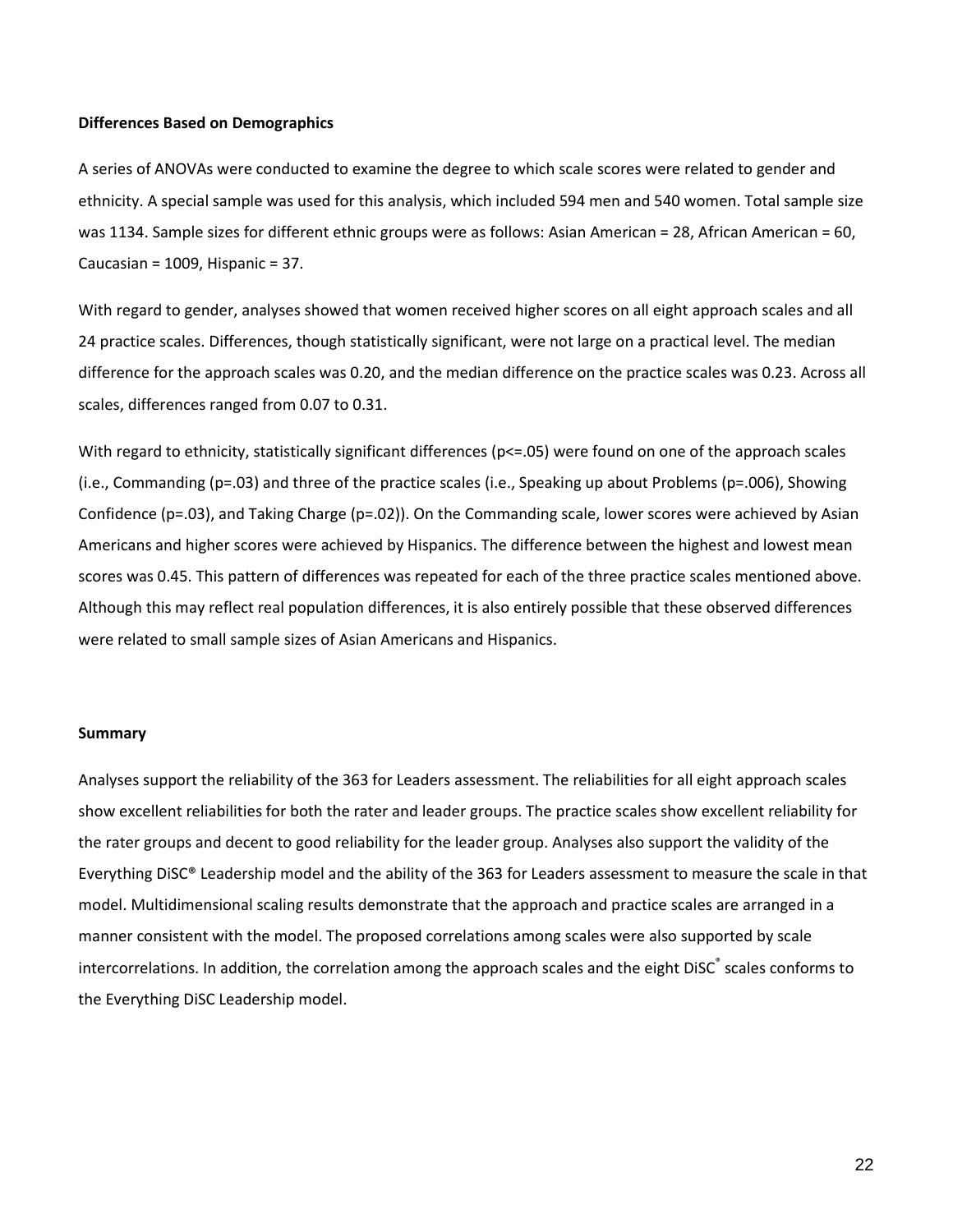# **Appendix 1. Validation Sample Demographics**

| Gender            | Female                                                                                                                                                                                                                                                     | %<br>47                                                               |
|-------------------|------------------------------------------------------------------------------------------------------------------------------------------------------------------------------------------------------------------------------------------------------------|-----------------------------------------------------------------------|
|                   | Male                                                                                                                                                                                                                                                       | 53                                                                    |
| Age               | $18 - 25$<br>$26 - 35$<br>$36 - 45$<br>$46 - 55$<br>56 or older                                                                                                                                                                                            | $\overline{2}$<br>16<br>32<br>33<br>18                                |
| <b>Education</b>  | College Graduate<br>Graduate/Professional Degree<br><b>High School Graduate</b><br>Some College<br>Some High School<br>Technical/Trade school                                                                                                              | 47<br>33<br>5<br>12<br>1<br>3                                         |
| <b>Ethnicity</b>  | African American<br>Asian American<br>Caucasian<br>Hispanic<br><b>Native American</b><br>Other                                                                                                                                                             | 5<br>$\mathbf{1}$<br>87<br>$\overline{2}$<br>$\mathbf{1}$<br>4        |
| <b>Employment</b> | Executive<br>Mid-level Management<br>Professional<br>Supervisory<br>Other                                                                                                                                                                                  | 27<br>31<br>18<br>6<br>17                                             |
| <b>Industrial</b> | <b>Business Services</b><br>Construction<br><b>Educational Services</b><br>Finance/Insurance/Real<br><b>Health Services</b><br>Hospitality<br>Manufacturing<br><b>Public Administration</b><br>Transportation/Utilities<br>Wholesale/Retail Trade<br>Other | 14<br>4<br>8<br>12<br>19<br>3<br>14<br>3<br>$\overline{2}$<br>6<br>16 |